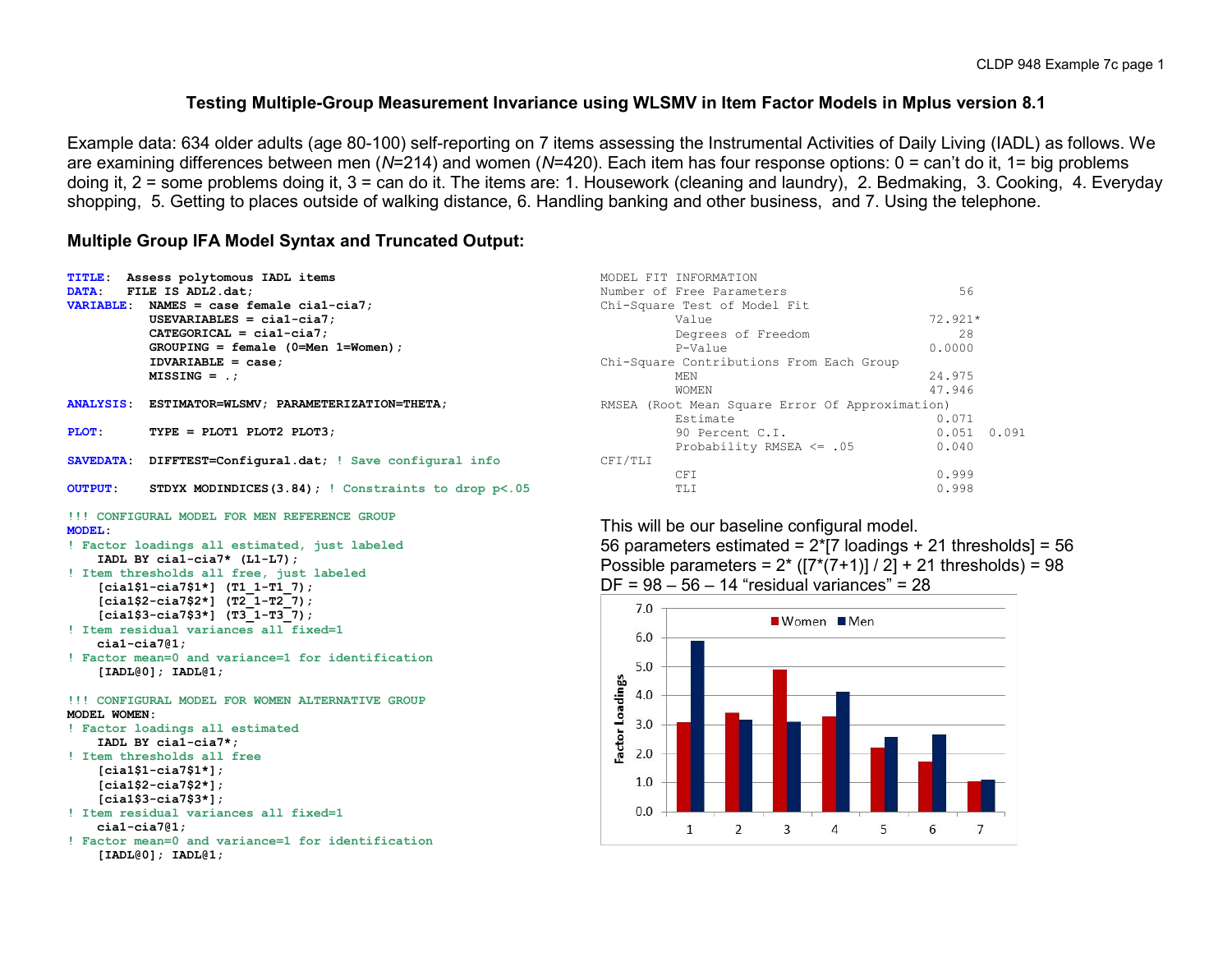### **Model 1. Configural Invariance Model (Everything separate across groups \*except\* for parameters needed to be constrained for identification)**

| UNSTANDARDIZED MODEL RESULTS (IFA MODEL SOLUTION)            |          |       |                |            | UNSTANDARDIZED MODEL RESULTS (IFA MODEL SOLUTION)            |                |                |            |
|--------------------------------------------------------------|----------|-------|----------------|------------|--------------------------------------------------------------|----------------|----------------|------------|
|                                                              |          |       |                | Two-Tailed |                                                              |                |                | Two-Tailed |
|                                                              | Estimate |       | S.E. Est./S.E. | P-Value    | Estimate                                                     |                | S.E. Est./S.E. | P-Value    |
| Group MEN                                                    |          |       |                |            | Group WOMEN                                                  |                |                |            |
| FACTOR LOADINGS: CHANGE IN PROBIT FOR 1-UNIT CHANGE IN THETA |          |       |                |            | FACTOR LOADINGS: CHANGE IN PROBIT FOR 1-UNIT CHANGE IN THETA |                |                |            |
| IADL<br>ΒY                                                   |          |       |                |            | BY<br>IADL                                                   |                |                |            |
| CIA1                                                         | 5.894    | 1.487 | 3.963          | 0.000      | CIA1                                                         | 3.084<br>0.305 | 10.125         | 0.000      |
| CIA2                                                         | 3.183    | 0.548 | 5.811          | 0.000      | CIA2                                                         | 3.414<br>0.463 | 7.374          | 0.000      |
|                                                              |          |       |                |            |                                                              |                |                |            |
| CIA3                                                         | 3.089    | 0.445 | 6.948          | 0.000      | CIA3                                                         | 4.893<br>0.924 | 5.294          | 0.000      |
| CIA4                                                         | 4.135    | 0.829 | 4.991          | 0.000      | CIA4                                                         | 3.283<br>0.330 | 9.946          | 0.000      |
| CIA5                                                         | 2.576    | 0.374 | 6.893          | 0.000      | CIA5<br>2.201                                                | 0.196          | 11.258         | 0.000      |
| CIA6                                                         | 2.665    | 0.496 | 5.376          | 0.000      | CIA6<br>1.741                                                | 0.172          | 10.102         | 0.000      |
| CIA7                                                         | 1.115    | 0.218 | 5.120          | 0.000      | 1.056<br>CIA7                                                | 0.156          | 6.786          | 0.000      |
| Means: MEAN OF THETA FIXED=0 FOR IDENTIFICATION              |          |       |                |            | Means: MEAN OF THETA FIXED=0 FOR IDENTIFICATION              |                |                |            |
| IADL                                                         | 0.000    | 0.000 | 999.000        | 999.000    | 0.000<br>IADL                                                | 0.000          | 999.000        | 999.000    |
| Thresholds: EXPECTED PROBIT OF Y=0 IF THETA=0                |          |       |                |            | Thresholds: EXPECTED PROBIT OF Y=0 IF THETA=0                |                |                |            |
| CIA1\$1                                                      | $-7.470$ | 1.872 | $-3.990$       | 0.000      | CIA1\$1<br>$-4.581$                                          | 0.400          | $-11.453$      | 0.000      |
| CIA1\$2                                                      | $-5.149$ | 1.385 | $-3.718$       | 0.000      | CIA1\$2<br>$-3.288$                                          | 0.336          | $-9.797$       | 0.000      |
| CIA1\$3                                                      | $-0.834$ | 0.664 | $-1.255$       | 0.210      | CIA1\$3<br>$-0.706$                                          | 0.221          | $-3.187$       | 0.001      |
| CIA2\$1                                                      | $-4.480$ | 0.638 | $-7.027$       | 0.000      | CIA2\$1<br>$-5.424$                                          | 0.622          | $-8.721$       | 0.000      |
| CIA2\$2                                                      | $-3.847$ | 0.587 | $-6.558$       | 0.000      | CIA2\$2<br>$-4.451$                                          | 0.545          | $-8.166$       | 0.000      |
| CIA2\$3                                                      | $-2.263$ | 0.488 | $-4.638$       | 0.000      | CIA2\$3<br>$-2.798$                                          | 0.441          | $-6.341$       | 0.000      |
| CIA3\$1                                                      | $-3.880$ | 0.483 | $-8.027$       | 0.000      | CIA3\$1<br>$-7.214$                                          | 1.194          | $-6.041$       | 0.000      |
| CIA3\$2                                                      | $-2.810$ | 0.451 | $-6.228$       | 0.000      | CIA3\$2<br>$-6.147$                                          | 1.073          | $-5.732$       | 0.000      |
| CIA3\$3                                                      | $-0.565$ | 0.325 | $-1.737$       | 0.082      | CIA3\$3<br>$-3.885$                                          | 0.835          | $-4.653$       | 0.000      |
| CIA4\$1                                                      | $-5.178$ | 0.923 | $-5.610$       | 0.000      | CIA4\$1<br>$-4.479$                                          | 0.377          | $-11.867$      | 0.000      |
| CIA4\$2                                                      | $-4.188$ | 0.756 | $-5.542$       | 0.000      | CIA4\$2<br>$-2.802$                                          | 0.306          | $-9.166$       | 0.000      |
| CIA4\$3                                                      | $-2.172$ | 0.566 | $-3.836$       | 0.000      | CIA4\$3<br>$-0.678$                                          | 0.237          | $-2.857$       | 0.004      |
| CIA5\$1                                                      | $-4.611$ | 0.573 | $-8.050$       | 0.000      | CIA5\$1<br>$-3.745$                                          | 0.281          | $-13.344$      | 0.000      |
| CIA5\$2                                                      | $-2.620$ | 0.374 | $-7.007$       | 0.000      | CIA5\$2<br>$-1.687$                                          | 0.190          | $-8.882$       | 0.000      |
| CIA5\$3                                                      | $-1.191$ | 0.300 | $-3.974$       | 0.000      | CIA5\$3<br>$-0.118$                                          | 0.151          | $-0.778$       | 0.437      |
| CIA6\$1                                                      | $-4.606$ | 0.710 | $-6.487$       | 0.000      | CIA6\$1<br>$-3.201$                                          | 0.243          | $-13.153$      | 0.000      |
| CIA6\$2                                                      | $-3.341$ | 0.570 | $-5.859$       | 0.000      | CIA6\$2<br>$-2.115$                                          | 0.190          | $-11.135$      | 0.000      |
| CIA6\$3                                                      | $-2.235$ | 0.474 | $-4.711$       | 0.000      | CIA6\$3<br>$-1.173$                                          | 0.162          | $-7.255$       | 0.000      |
| CIA7\$1                                                      |          | 0.383 |                | 0.000      | CIA7\$1<br>$-3.407$                                          | 0.325          | $-10.498$      | 0.000      |
|                                                              | $-3.115$ |       | $-8.125$       |            |                                                              |                |                |            |
| CIA7\$2                                                      | $-2.375$ | 0.279 | $-8.517$       | 0.000      | CIA7\$2<br>$-2.713$                                          | 0.233          | $-11.638$      | 0.000      |
| CIA7\$3                                                      | $-1.779$ | 0.234 | $-7.592$       | 0.000      | CIA7\$3<br>$-1.747$                                          | 0.165          | $-10.580$      | 0.000      |
| Variances: VARIANCE OF THETA FIXED=1 FOR IDENTIFICATION      |          |       |                |            | Variances: VARIANCE OF THETA FIXED=0 FOR IDENTIFICATION      |                |                |            |
| IADL                                                         | 1,000    | 0.000 | 999.000        | 999.000    | 1,000<br>IADL                                                | 0.000          | 999.000        | 999.000    |
| Residual Variances ALL FIXED=1 FOR IDENTIFICATION            |          |       |                |            | Residual Variances ALL FIXED=1 FOR IDENTIFICATION            |                |                |            |
| CIA1                                                         | 1.000    | 0.000 | 999.000        | 999.000    | CIA1<br>1.000                                                | 0.000          | 999.000        | 999.000    |
| CIA2                                                         | 1.000    | 0.000 | 999.000        | 999.000    | CIA2<br>1,000                                                | 0.000          | 999.000        | 999.000    |
| CIA3                                                         | 1.000    | 0.000 | 999.000        | 999.000    | 1.000<br>CIA3                                                | 0.000          | 999.000        | 999.000    |
| CIA4                                                         | 1.000    | 0.000 | 999.000        | 999.000    | CIA4<br>1.000                                                | 0.000          | 999.000        | 999.000    |
| CIA5                                                         | 1.000    | 0.000 | 999.000        | 999.000    | CIA5<br>1.000                                                | 0.000          | 999.000        | 999.000    |
| CIA6                                                         | 1.000    | 0.000 | 999.000        | 999.000    | CIA6<br>1.000                                                | 0.000          | 999.000        | 999.000    |
| CIA7                                                         | 1.000    | 0.000 | 999.000        | 999.000    | CIA7<br>1.000                                                | 0.000          | 999.000        | 999.000    |
|                                                              |          |       |                |            |                                                              |                |                |            |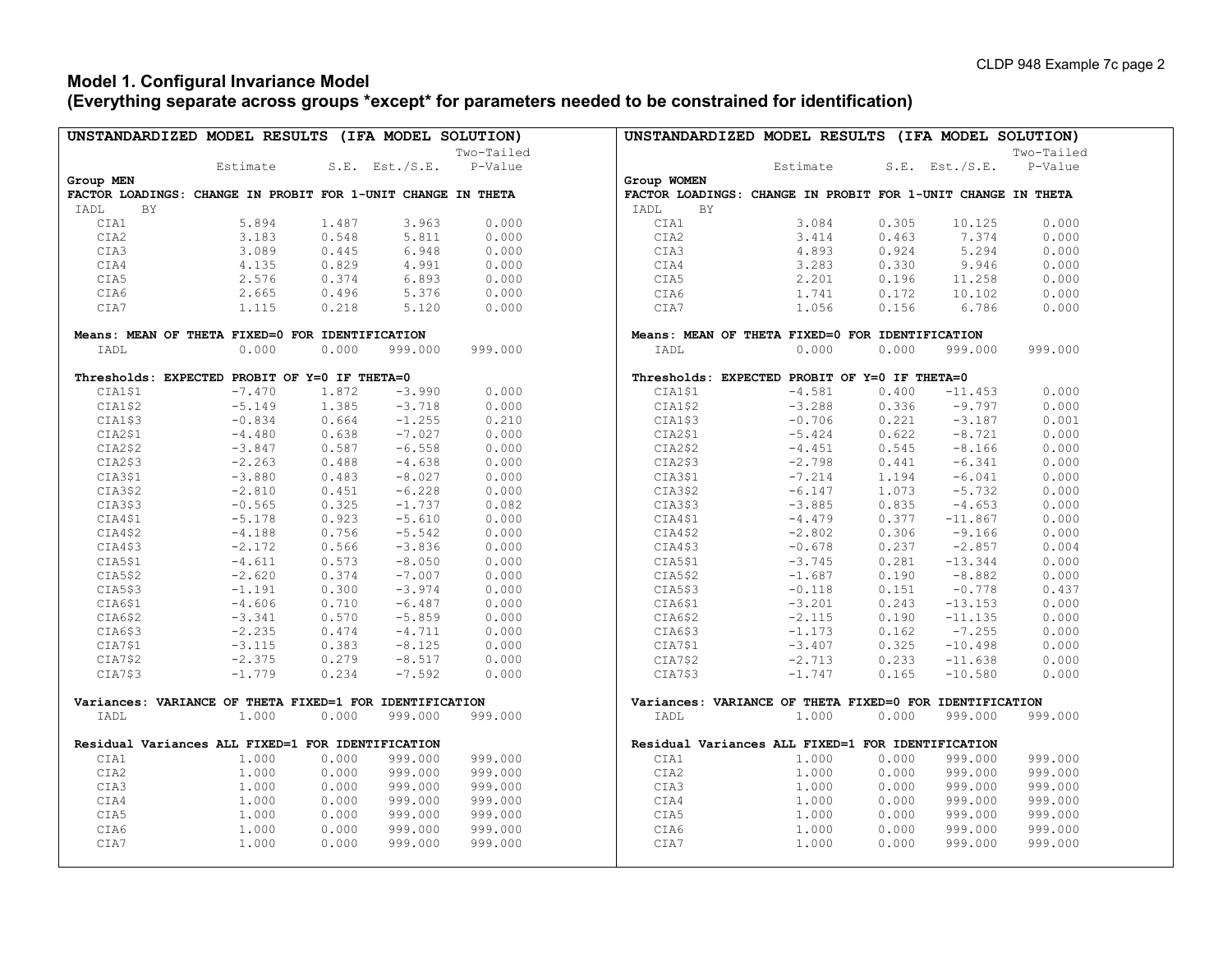### **Model 2a. Metric Invariance Model (IFA loadings held equal across groups – Mplus IRT discriminations still vary via factor variances)**

| ESTIMATOR IS WLSMV; PARAMETERIZATION=THETA;<br><b>ANALYSIS:</b>        | Number of Free Parameters                                            | 50                                        |  |  |  |  |  |  |
|------------------------------------------------------------------------|----------------------------------------------------------------------|-------------------------------------------|--|--|--|--|--|--|
|                                                                        |                                                                      |                                           |  |  |  |  |  |  |
| DIFFTEST=Configural.dat; ! Compare against configural                  |                                                                      |                                           |  |  |  |  |  |  |
|                                                                        | Chi-Square Test of Model Fit                                         |                                           |  |  |  |  |  |  |
| ! Save full metric A info<br><b>SAVEDATA:</b><br>DIFFTEST=MetricA.dat; | Value                                                                | 64.668*                                   |  |  |  |  |  |  |
|                                                                        | Degrees of Freedom                                                   | 34                                        |  |  |  |  |  |  |
| !!! MODEL FOR MEN REFERENCE GROUP (same as configural)                 | P-Value                                                              | 0.0012                                    |  |  |  |  |  |  |
| MODEL:                                                                 |                                                                      |                                           |  |  |  |  |  |  |
| ! Factor loadings all estimated                                        | Chi-Square Contributions From Each Group                             |                                           |  |  |  |  |  |  |
| IADL BY cial-cia7* $(L1-L7)$ ;                                         | MEN                                                                  | 30.856                                    |  |  |  |  |  |  |
| ! Item thresholds all free                                             | <b>WOMEN</b>                                                         | 33.812                                    |  |  |  |  |  |  |
| $[cia1$1-ci27$1*]$ (T1 1-T1 7);                                        |                                                                      |                                           |  |  |  |  |  |  |
|                                                                        | THIS IS THE TEST OF CONFIGURAL VS. FULL METRIC A INVARIANCE          |                                           |  |  |  |  |  |  |
| $[cia1$2-cia7$2*]$ (T2 1-T2 7);                                        | Chi-Square Test for Difference Testing                               |                                           |  |  |  |  |  |  |
| $[cia1$3-cia7$3*]$ (T3 1-T3 7);                                        |                                                                      |                                           |  |  |  |  |  |  |
| ! Item residual variances all fixed=1                                  | Value                                                                | 9.395                                     |  |  |  |  |  |  |
| $cial-cia7@1:$                                                         | Degrees of Freedom                                                   | 6                                         |  |  |  |  |  |  |
| ! Factor mean=0 and variance=1 for identification                      | P-Value                                                              | 0.1525                                    |  |  |  |  |  |  |
| [IADL@0]; IADL@1;                                                      |                                                                      |                                           |  |  |  |  |  |  |
|                                                                        | RMSEA (Root Mean Square Error Of Approximation)                      |                                           |  |  |  |  |  |  |
|                                                                        | Estimate                                                             | 0.053                                     |  |  |  |  |  |  |
| !!! 2 METRIC MODEL FOR WOMEN ALTERNATIVE GROUP                         | 90 Percent C.I.                                                      | $0.033$ 0.073                             |  |  |  |  |  |  |
| MODEL WOMEN:                                                           | Probability RMSEA $\leq$ .05                                         | 0.367                                     |  |  |  |  |  |  |
| ! Factor loadings NOW CONSTRAINED EQUAL TO MEN                         |                                                                      |                                           |  |  |  |  |  |  |
| IADL BY cial-cia7* $(L1-L7)$ ;                                         | CFI/TLI                                                              |                                           |  |  |  |  |  |  |
| ! Item thresholds all free                                             | CFI                                                                  | 0.999                                     |  |  |  |  |  |  |
|                                                                        | TT.T                                                                 | 0.999                                     |  |  |  |  |  |  |
| $[cia1$1-cia7$1*];$                                                    |                                                                      |                                           |  |  |  |  |  |  |
| $[cia1$2-cia7$2*];$                                                    |                                                                      |                                           |  |  |  |  |  |  |
| $[cia1$3-cia7$3*];$                                                    | Although the DIFFTEST chi-square is nonsignificant, the modification |                                           |  |  |  |  |  |  |
| ! Item residual variances all fixed=1                                  | indices suggest freeing the loading for cia3 between groups:         |                                           |  |  |  |  |  |  |
| $cial-cia7@1;$                                                         |                                                                      |                                           |  |  |  |  |  |  |
| ! Factor mean=0 for identification                                     |                                                                      |                                           |  |  |  |  |  |  |
| ! Factor variance NOW ESTIMATED                                        | MODEL MODIFICATION INDICES                                           |                                           |  |  |  |  |  |  |
| $[IADL@0]; IADL*;$                                                     | M.T.                                                                 | E.P.C. Std E.P.C. StdYX E.P.C.            |  |  |  |  |  |  |
|                                                                        | Group MEN                                                            |                                           |  |  |  |  |  |  |
|                                                                        |                                                                      |                                           |  |  |  |  |  |  |
|                                                                        | BY Statements                                                        |                                           |  |  |  |  |  |  |
|                                                                        | BY CIA3<br>IADL                                                      | $-2.375$<br>$-2.375$<br>$-0.487$<br>7.717 |  |  |  |  |  |  |
|                                                                        | BY CIA6<br>5.858                                                     | 0.338<br>0.338<br>0.136                   |  |  |  |  |  |  |
|                                                                        | IADL                                                                 |                                           |  |  |  |  |  |  |
|                                                                        |                                                                      |                                           |  |  |  |  |  |  |
|                                                                        | Group WOMEN                                                          |                                           |  |  |  |  |  |  |
|                                                                        |                                                                      |                                           |  |  |  |  |  |  |
|                                                                        | BY Statements                                                        |                                           |  |  |  |  |  |  |
|                                                                        | IADL<br>BY CIA3                                                      | 1.524<br>1.269<br>0.310<br>7.674          |  |  |  |  |  |  |
|                                                                        | 5.858<br>BY CIA6<br>TADI.                                            | $-0.374$<br>$-0.311$<br>$-0.146$          |  |  |  |  |  |  |
|                                                                        |                                                                      |                                           |  |  |  |  |  |  |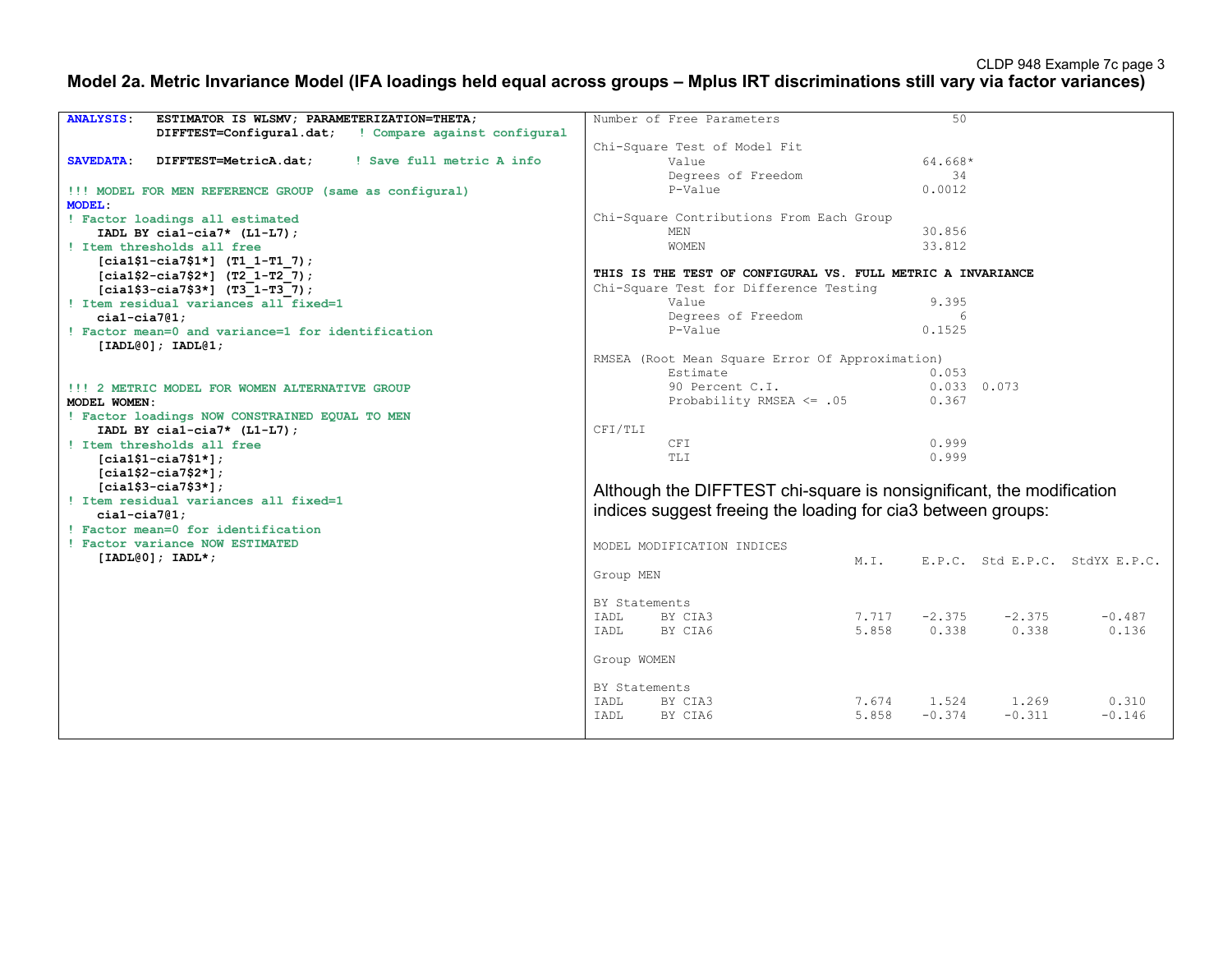# **Model 2b. Metric Invariance Model (IFA loadings held equal across groups except cia3)**

| <b>ANALYSIS:</b><br>ESTIMATOR IS WLSMV; PARAMETERIZATION=THETA;    | 51<br>Number of Free Parameters                                    |
|--------------------------------------------------------------------|--------------------------------------------------------------------|
| DIFFTEST=Configural.dat; ! Compare against configural              | Chi-Square Test of Model Fit                                       |
|                                                                    | 58.606*<br>Value                                                   |
| SAVEDATA:<br>DIFFTEST=MetricB.dat;<br>! Save partial metric B info | Degrees of Freedom<br>33                                           |
|                                                                    | P-Value<br>0.0039                                                  |
| !!! MODEL FOR MEN REFERENCE GROUP (same as configural)             | Chi-Square Contribution From Each Group                            |
| MODEL:                                                             | 24.959<br>MEN                                                      |
| ! Factor loadings all estimated                                    | 33.646<br><b>WOMEN</b>                                             |
| IADL BY cial-cia7* $(L1-L7)$ ;                                     |                                                                    |
| ! Item thresholds all free                                         | THIS IS THE TEST OF CONFIGURAL VS. PARTIAL METRIC B INVARIANCE     |
| $[cia1$1-ci27$1*]$ (T1 1-T1 7);                                    | Chi-Square Test for Difference Testing                             |
| $[cia1$2-ci27$2*]$ (T2 1-T2 7);                                    | 5.521<br>Value                                                     |
| $[cia1$3-cia7$3*]$ (T3 1-T3 7);                                    | Degrees of Freedom<br>5                                            |
| ! Item residual variances all fixed=1                              | P-Value<br>0.3556                                                  |
| $cial-cia7@1;$                                                     |                                                                    |
| ! Factor mean=0 and variance=1 for identification                  | RMSEA (Root Mean Square Error Of Approximation)                    |
| $[IADL@0];$ $IADL@1;$                                              | 0.049<br>Estimate                                                  |
|                                                                    | $0.028$ 0.070<br>90 Percent C.I.                                   |
|                                                                    | Probability RMSEA $\leq$ .05<br>0.490                              |
| !!! 2 METRIC MODEL FOR WOMEN ALTERNATIVE GROUP                     | CFI/TLI                                                            |
| MODEL WOMEN:                                                       | 0.999<br><b>CFI</b>                                                |
| ! Factor loadings NOW CONSTRAINED EQUAL TO MEN EXCEPT 3            | TLI<br>0.999                                                       |
| IADL BY cial-cia7* $(L1-L2 L3a L4-L7)$ ;                           |                                                                    |
| ! Item thresholds all free                                         |                                                                    |
| $[cia1$1-cia7$1*];$                                                | No new modification indices, so we are done with metric!           |
| $[cia1$2-cia7$2*];$                                                | Let's preview what will happen with scalar (threshold) invariance: |
| $[cia1$3-cia7$3*];$                                                |                                                                    |
| ! Item residual variances all fixed=1                              | 0                                                                  |
| $cial-cia7@1;$                                                     |                                                                    |
| ! Factor mean=0 for identification                                 | $M$ en \$1<br>-1                                                   |
| ! Factor variance NOW ESTIMATED                                    |                                                                    |
| $[IADL@0]; IADL*;$                                                 | $-2$                                                               |
|                                                                    | ■ Women \$1                                                        |
| Here is the test comparing Metric B to Metric A.                   |                                                                    |
|                                                                    | $-3$                                                               |
| Freeing cia3 helped:                                               | $M$ en \$2                                                         |
|                                                                    | Thresholds<br>-4                                                   |
| Chi-Square Test for Difference Testing                             |                                                                    |
| 5.559<br>Value                                                     | ■ Women \$2                                                        |
| Degrees of Freedom<br>P-Value                                      | $-5$                                                               |
| 0.0184                                                             |                                                                    |
|                                                                    | $-6$<br>$M$ en \$3                                                 |
|                                                                    |                                                                    |
|                                                                    | $-7$                                                               |
|                                                                    |                                                                    |
|                                                                    |                                                                    |
|                                                                    | Women \$3                                                          |
|                                                                    | $-8$                                                               |
|                                                                    |                                                                    |
|                                                                    | $\overline{2}$<br>3<br>5<br>6<br>7<br>1<br>4                       |
|                                                                    |                                                                    |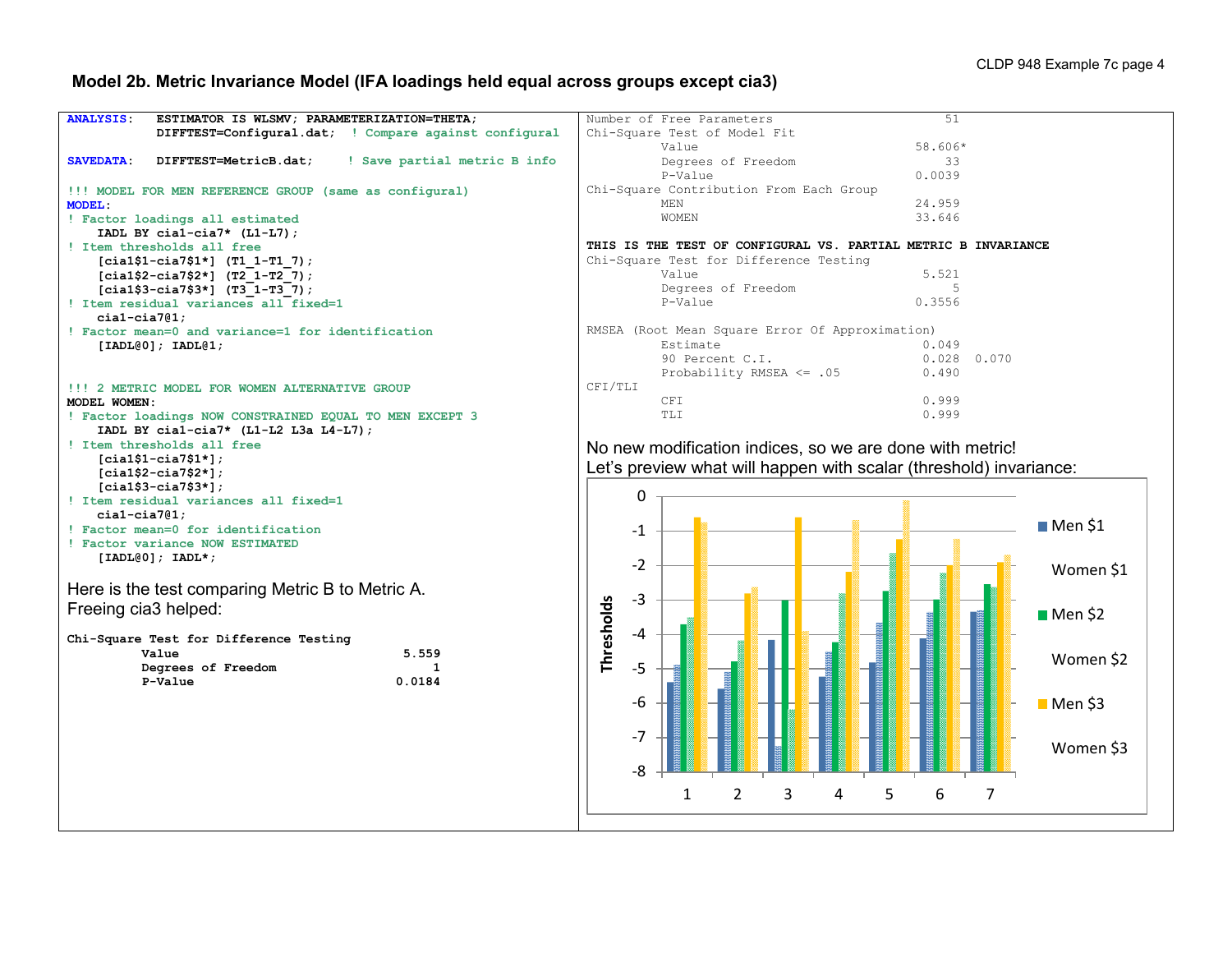# **Partial metric invariance solution (factor loadings constrained except cia3)**

|           |                                                        |       |                | Two-Tailed |                                                   |          |       |                     | Two-Tailed |  |
|-----------|--------------------------------------------------------|-------|----------------|------------|---------------------------------------------------|----------|-------|---------------------|------------|--|
|           | Estimate                                               |       | S.E. Est./S.E. | P-Value    |                                                   | Estimate |       | $S.E.$ Est./ $S.E.$ | P-Value    |  |
| Group MEN |                                                        |       |                |            | Group WOMEN                                       |          |       |                     |            |  |
|           |                                                        |       |                |            |                                                   |          |       |                     |            |  |
| IADL      | BY - CHANGE IN PROBIT FOR ONE-UNIT CHANGE IN THETA     |       |                |            | BY<br>IADL                                        |          |       |                     |            |  |
| CIA1      | 4.189                                                  | 0.454 | 9.221          | 0.000      | CIA1                                              | 4.189    | 0.454 | 9.221               | 0.000      |  |
| CIA2      | 4.028                                                  | 0.557 | 7.235          | 0.000      | CIA2                                              | 4.028    | 0.557 | 7.235               | 0.000      |  |
| CIA3      | 3.331                                                  | 0.519 | 6.415          | 0.000      | CIA3                                              | 6.224    | 1.252 | 4.970               | 0.000      |  |
| CIA4      | 4.171                                                  | 0.506 | 8.235          | 0.000      | CIA4                                              | 4.171    | 0.506 | 8.235               | 0.000      |  |
| CIA5      | 2.710                                                  | 0.300 | 9.020          | 0.000      | CIA5                                              | 2.710    | 0.300 | 9.020               | 0.000      |  |
| CIA6      | 2.338                                                  | 0.261 | 8.949          | 0.000      | CIA6                                              | 2.338    | 0.261 | 8.949               | 0.000      |  |
| CIA7      | 1,256                                                  | 0.174 | 7.228          | 0.000      | CIA7                                              | 1.256    | 0.174 | 7.228               | 0.000      |  |
|           |                                                        |       |                |            |                                                   |          |       |                     |            |  |
|           | Means MEAN OF THETA FIXED=0 FOR IDENTIFICATION         |       |                |            | Means MEAN OF THETA FIXED=0 FOR IDENTIFICATION    |          |       |                     |            |  |
| IADL      | 0.000                                                  | 0.000 | 999.000        | 999.000    | IADL                                              | 0.000    | 0.000 | 999.000             | 999.000    |  |
|           |                                                        |       |                |            |                                                   |          |       |                     |            |  |
|           | Thresholds - EXPECTED PROBIT OF Y=0 IF THETA=0         |       |                |            | Thresholds                                        |          |       |                     |            |  |
| CIA1\$1   | $-5.385$                                               | 0.613 | $-8.779$       | 0.000      | CIA1\$1                                           | $-4.885$ | 0.428 | $-11.407$           | 0.000      |  |
| CIA1\$2   | $-3.709$                                               | 0.551 | $-6.733$       | 0.000      | CIA1\$2                                           | $-3.506$ | 0.360 | $-9.746$            | 0.000      |  |
| CIA1\$3   | $-0.602$                                               | 0.421 | $-1.430$       | 0.153      | CIA1\$3                                           | $-0.752$ | 0.236 | $-3.186$            | 0.001      |  |
| CIA2\$1   | $-5.577$                                               | 0.674 | $-8.280$       | 0.000      | CIA2\$1                                           | $-5.083$ | 0.487 | $-10.446$           | 0.000      |  |
| CIA2\$2   | $-4.789$                                               | 0.645 | $-7.428$       | 0.000      | CIA2\$2                                           | $-4.176$ | 0.432 | $-9.678$            | 0.000      |  |
| CIA2\$3   | $-2.816$                                               | 0.530 | $-5.311$       | 0.000      | CIA2\$3                                           | $-2.624$ | 0.361 | $-7.268$            | 0.000      |  |
| CIA3\$1   | $-4.158$                                               | 0.548 | $-7.584$       | 0.000      | CIA3\$1                                           | $-7.242$ | 1.230 | $-5.890$            | 0.000      |  |
| CIA3\$2   | $-3.011$                                               | 0.505 | $-5.964$       | 0.000      | CIA3\$2                                           | $-6.174$ | 1.103 | $-5.600$            | 0.000      |  |
| CIA3\$3   | $-0.605$                                               | 0.352 | $-1.718$       | 0.086      | CIA3\$3                                           | $-3.902$ | 0.854 | $-4.570$            | 0.000      |  |
| CIA4\$1   | $-5.224$                                               | 0.606 | $-8.622$       | 0.000      | CIA4\$1                                           | $-4.493$ | 0.368 | $-12.197$           | 0.000      |  |
| CIA4\$2   | $-4.223$                                               | 0.555 | $-7.607$       | 0.000      | CIA4\$2                                           | $-2.812$ | 0.302 | $-9.324$            | 0.000      |  |
| CIA4\$3   | $-2.191$                                               | 0.474 | $-4.620$       | 0.000      | CIA4\$3                                           | $-0.680$ | 0.236 | $-2.881$            | 0.004      |  |
| CIA5\$1   | $-4.816$                                               | 0.488 | $-9.861$       | 0.000      | CIA5\$1                                           | $-3.660$ | 0.259 | $-14.134$           | 0.000      |  |
| CIA5\$2   | $-2.739$                                               | 0.351 | $-7.803$       | 0.000      | CIA5\$2                                           | $-1.648$ | 0.179 | $-9.202$            | 0.000      |  |
| CIA5\$3   | $-1.244$                                               | 0.290 | $-4.285$       | 0.000      | CIA5\$3                                           | $-0.115$ | 0.147 | $-0.780$            | 0.435      |  |
| CIA6\$1   | $-4.113$                                               | 0.415 | $-9.906$       | 0.000      | CIA6\$1                                           | $-3.350$ | 0.256 | $-13.091$           | 0.000      |  |
| CIA6\$2   | $-2.985$                                               | 0.339 | $-8.809$       | 0.000      | CIA6\$2                                           | $-2.213$ | 0.197 | $-11.206$           | 0.000      |  |
| CIA6\$3   | $-1.995$                                               | 0.303 | $-6.594$       | 0.000      | CIA6\$3                                           | $-1.227$ | 0.168 | $-7.321$            | 0.000      |  |
| CIA7\$1   | $-3.340$                                               | 0.355 | $-9.397$       | 0.000      | CIA7\$1                                           | $-3.299$ | 0.287 | $-11.504$           | 0.000      |  |
| CIA7\$2   | $-2.547$                                               | 0.252 | $-10.086$      | 0.000      | CIA7\$2                                           | $-2.627$ | 0.200 | $-13.110$           | 0.000      |  |
| CIA7\$3   | $-1.907$                                               | 0.219 | $-8.717$       | 0.000      | CIA7\$3                                           | $-1.692$ | 0.142 | $-11.899$           | 0.000      |  |
|           |                                                        |       |                |            |                                                   |          |       |                     |            |  |
|           | Variances VARIANCE OF THETA FIXED=1 FOR IDENTIFICATION |       |                |            | Variances VARIANCE OF THETA NOW ESTIMATED         |          |       |                     |            |  |
| IADL      | 1,000                                                  | 0.000 | 999.000        | 999.000    | <b>IADL</b>                                       | 0.624    | 0.139 | 4.473               | 0.000      |  |
|           |                                                        |       |                |            |                                                   |          |       |                     |            |  |
|           | Residual Variances ALL FIXED=1 FOR IDENTIFICATION      |       |                |            | Residual Variances ALL FIXED=1 FOR IDENTIFICATION |          |       |                     |            |  |
| CIA1      | 1.000                                                  | 0.000 | 999.000        | 999.000    | CIA1                                              | 1.000    | 0.000 | 999.000             | 999.000    |  |
| CIA2      | 1.000                                                  | 0.000 | 999.000        | 999.000    | CIA2                                              | 1,000    | 0.000 | 999.000             | 999.000    |  |
| CIA3      | 1.000                                                  | 0.000 | 999.000        | 999.000    | CIA3                                              | 1,000    | 0.000 | 999.000             | 999.000    |  |
| CIA4      | 1.000                                                  | 0.000 | 999.000        | 999.000    | CIA4                                              | 1.000    | 0.000 | 999.000             | 999.000    |  |
| CIA5      | 1.000                                                  | 0.000 | 999.000        | 999.000    | CIA5                                              | 1.000    | 0.000 | 999.000             | 999.000    |  |
| CIA6      | 1.000                                                  | 0.000 | 999.000        | 999.000    | CIA6                                              | 1.000    | 0.000 | 999.000             | 999.000    |  |
| CIA7      | 1.000                                                  | 0.000 | 999.000        | 999.000    | CIA7                                              | 1,000    | 0.000 | 999.000             | 999.000    |  |
|           |                                                        |       |                |            |                                                   |          |       |                     |            |  |
|           |                                                        |       |                |            |                                                   |          |       |                     |            |  |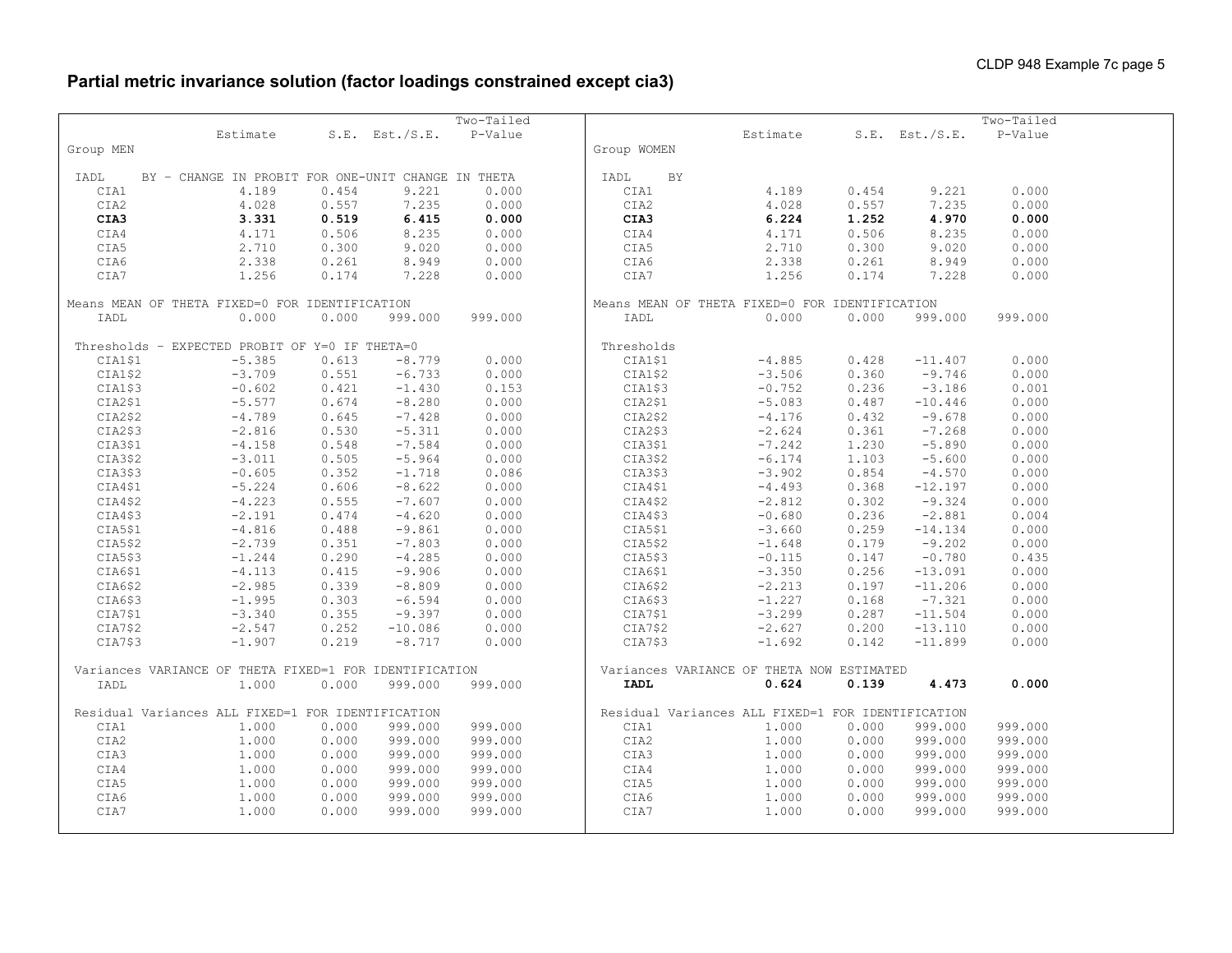### **Model 3a. Full Threshold Invariance Model (all IFA thresholds held equal across groups – Mplus IRT difficulties will still vary)**

| <b>ANALYSIS:</b><br>ESTIMATOR IS WLSMV; PARAMETERIZATION=THETA;        | MODEL FIT INFORMATION                                                  |  |
|------------------------------------------------------------------------|------------------------------------------------------------------------|--|
| DIFFTEST=MetricB.dat; ! Compare against partial metric B               | 31<br>Number of Free Parameters                                        |  |
|                                                                        |                                                                        |  |
| <b>SAVEDATA:</b><br>DIFFTEST=ScalarA.dat: ! Save full scalar A info    | Chi-Square Test of Model Fit                                           |  |
|                                                                        | 134.476*<br>Value                                                      |  |
| !!! MODEL FOR MEN REFERENCE GROUP (same as configural)                 | Degrees of Freedom<br>53                                               |  |
| <b>MODEL:</b>                                                          | P-Value<br>0.0000                                                      |  |
| ! Factor loadings all estimated                                        |                                                                        |  |
| IADL BY cial-cia7* $(L1-L7)$ ;                                         | Chi-Square Contributions From Each Group                               |  |
| ! Item thresholds all free                                             | 88.185<br>MEN                                                          |  |
| $[cia1$1-ci a7$1*]$ (T1 1-T1 7);                                       | 46.291<br>WOMEN                                                        |  |
| $[cia1$2-cia7$2*]$ (T2 1-T2 7);                                        |                                                                        |  |
| $[cia1$3-cia7$3*]$ (T3 1-T3 7);                                        | THIS IS THE TEST OF PARTIAL METRIC B VS. FULL SCALAR A INVARIANCE      |  |
| ! Item residual variances all fixed=1                                  | Chi-Square Test for Difference Testing                                 |  |
|                                                                        | Value<br>91.663                                                        |  |
| $cial-cia7@1:$                                                         | 20                                                                     |  |
| ! Factor mean=0 and variance=1 for identification                      | Degrees of Freedom                                                     |  |
| [IADL@0]; IADL@1;                                                      | P-Value<br>0.0000                                                      |  |
|                                                                        |                                                                        |  |
|                                                                        | RMSEA (Root Mean Square Error Of Approximation)                        |  |
| !!! 3 SCALAR MODEL FOR WOMEN ALTERNATIVE GROUP                         | Estimate<br>0.070                                                      |  |
| MODEL WOMEN:                                                           | 90 Percent C.I.<br>$0.055$ 0.084                                       |  |
| ! Factor loadings NOW CONSTRAINED EQUAL TO MEN EXCEPT 3                | Probability RMSEA $\leq$ .05<br>0.014                                  |  |
| IADL BY cial-cia7* $(L1-L2 L3a L4-L7)$ ;                               |                                                                        |  |
| ! Item thresholds all CONSTRAINED EQUAL TO MEN BY OMISSION             | CFI/TLI                                                                |  |
|                                                                        | <b>CFI</b><br>0.998                                                    |  |
|                                                                        | 0.998<br><b>TLI</b>                                                    |  |
|                                                                        |                                                                        |  |
| ! Item residual variances all fixed=1                                  | MODEL MODIFICATION INDICES                                             |  |
| $cial-cia7@1;$                                                         | M.I.<br>E.P.C. Std E.P.C. StdYX E.P.C.                                 |  |
| ! Factor mean NOW ESTIMATED                                            | Group MEN                                                              |  |
| ! Factor variance NOW ESTIMATED                                        | Means/Intercepts/Thresholds                                            |  |
| $[IADL*]; IADL*;$                                                      | $-1.055$<br>$-0.267$<br>CIA1<br>10.619<br>$-1.055$                     |  |
|                                                                        | 4.043<br>$-0.703$<br>$-0.703$<br>$-0.170$<br>CIA2                      |  |
|                                                                        | $-9.940$<br>$-9.940$<br>$-1.361$<br>CIA3<br>$\mathbf{I}$<br>40.682     |  |
|                                                                        | CIA4<br>$\Box$<br>4.390<br>0.712<br>0.712<br>0.170                     |  |
| The DIFFTEST chi-square is significant, and the modification           | $\overline{1}$<br>CIA5<br>16.374<br>0.927<br>0.927<br>0.331            |  |
| indices suggest that cia3 threshold 3 is the biggest problem. This is  | $\Box$<br>CIA6<br>0.427<br>0.427<br>0.172<br>4.015                     |  |
|                                                                        | $-4.584$<br>$-4.584$<br>$-4.584$<br>[ IADL<br>$\mathbf{I}$<br>40.339   |  |
| not surprising given that its loading differed, too (but I thought I'd | CIA1\$3<br>6.828<br>0.628<br>0.628<br>0.159                            |  |
| try to constrain cia3's thresholds anyway given that there are only    | $\blacksquare$<br>CIA3\$1<br>6.321<br>$-2.568$<br>$-2.568$<br>$-0.352$ |  |
| seven items). Given the other mention of the "intercept" for cia3,     | [CIA3\$3]<br>$\mathbf{I}$<br>26.579<br>3.043<br>3.043<br>0.417         |  |
|                                                                        | CIA4\$3<br>$-0.544$<br>$-0.544$<br>$-0.130$                            |  |
| let's see what happens when we free all the cia3 thresholds            | 4.568                                                                  |  |
| between groups.                                                        | $\Box$<br>$-0.409$<br>$-0.409$<br>$-0.146$<br>CIA5\$2<br>4.494         |  |
|                                                                        | $-0.164$<br>CIA5\$3<br>8.185<br>$-0.460$<br>$-0.460$                   |  |
|                                                                        |                                                                        |  |

**Note: As of Mplus v 7, there is an "automatic" option to do invariance testing. For WLSMV, at this step (scalar) their version simultaneously constrains the thresholds while freeing the residual variances in the alternative group (which are now possible to be separately identified). I disagree with this logic, and thus these results will not match those of the automated testing. Instead, I test scalar first, and then test residual variances in a separate step. Reasonable people may disagree with this choice.**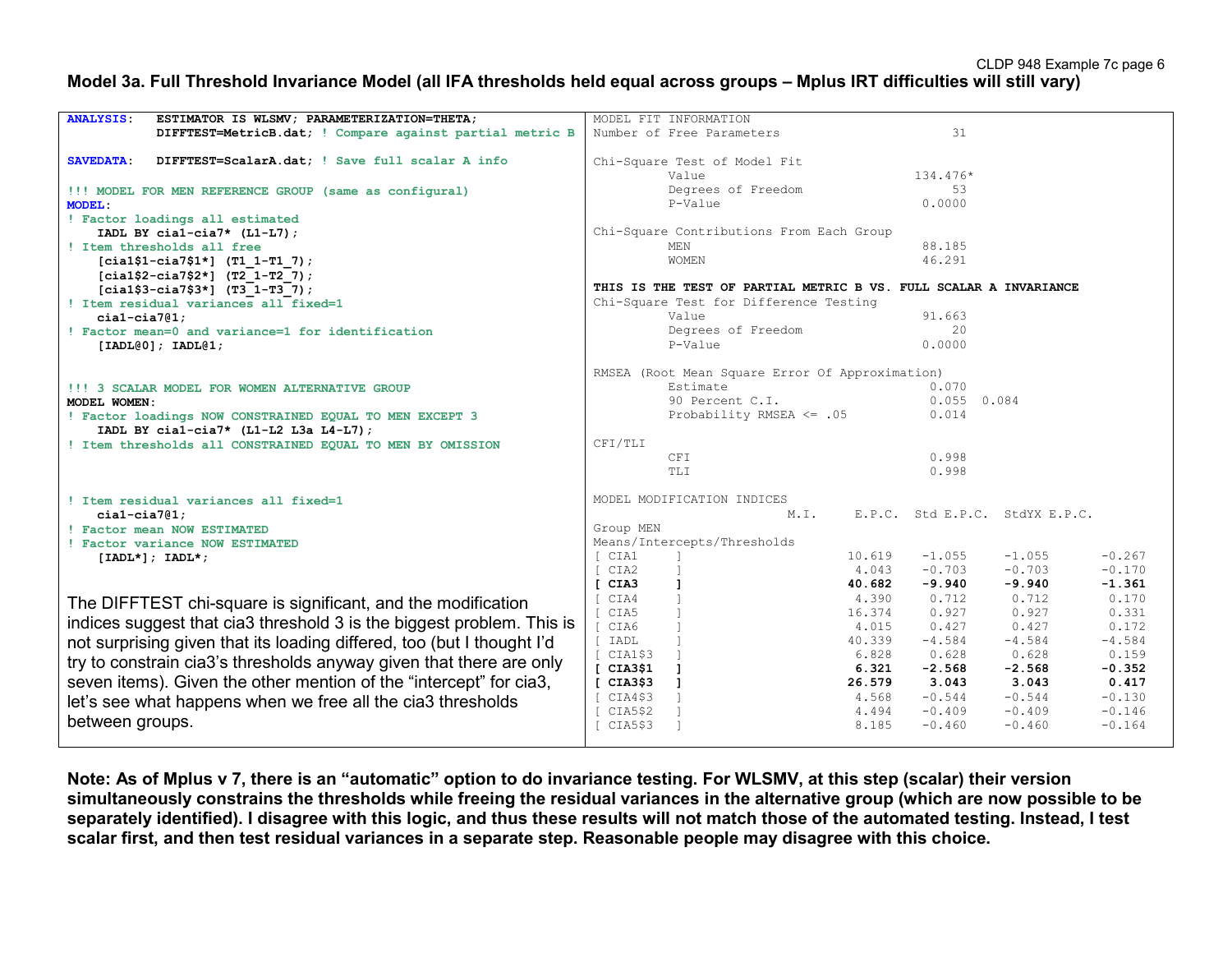# **Model 3b. Partial Threshold Invariance Model (freeing all cia3 thresholds between groups)**

| <b>ANALYSIS</b><br>ESTIMATOR IS WLSMV; PARAMETERIZATION=THETA;         | MODEL FIT INFORMATION                                                      |  |  |  |  |  |
|------------------------------------------------------------------------|----------------------------------------------------------------------------|--|--|--|--|--|
| DIFFTEST=MetricB.dat; ! Compare against partial metric B               | 34<br>Number of Free Parameters                                            |  |  |  |  |  |
|                                                                        |                                                                            |  |  |  |  |  |
| DIFFTEST=ScalarB.dat; ! Save partial scalar B info<br><b>SAVEDATA:</b> | Chi-Square Test of Model Fit                                               |  |  |  |  |  |
|                                                                        | $96.673*$<br>Value                                                         |  |  |  |  |  |
| !!! MODEL FOR MEN REFERENCE GROUP (same as configural)                 | Degrees of Freedom<br>50                                                   |  |  |  |  |  |
| <b>MODEL:</b>                                                          | P-Value<br>0.0001                                                          |  |  |  |  |  |
| ! Factor loadings all estimated                                        |                                                                            |  |  |  |  |  |
| IADL BY cial-cia7* $(L1-L7)$ ;                                         | Chi-Square Contributions From Each Group                                   |  |  |  |  |  |
| ! Item thresholds all free                                             | MF.N<br>53.397                                                             |  |  |  |  |  |
| $[cia1$1-cia7$1*]$ (T1 1-T1 7);                                        | 43.276<br>WOMEN                                                            |  |  |  |  |  |
| $[cia1$2-ci a7$2*]$ (T2 1-T2 7);                                       |                                                                            |  |  |  |  |  |
| $[cia1$3-cia7$3*]$ (T3 1-T3 7);                                        | THIS IS THE TEST OF PARTIAL METRIC B VS. PARTIAL SCALAR B INVARIANCE       |  |  |  |  |  |
| ! Item residual variances all fixed=1                                  | Chi-Square Test for Difference Testing                                     |  |  |  |  |  |
| $cial-cia7@1;$                                                         | 44.797<br>Value                                                            |  |  |  |  |  |
| ! Factor mean=0 and variance=1 for identification                      | Degrees of Freedom<br>17                                                   |  |  |  |  |  |
| [IADL@0]; IADL@1;                                                      | 0.0003<br>P-Value                                                          |  |  |  |  |  |
|                                                                        |                                                                            |  |  |  |  |  |
|                                                                        | RMSEA (Root Mean Square Error Of Approximation)                            |  |  |  |  |  |
| !!! 3 SCALAR MODEL FOR WOMEN ALTERNATIVE GROUP                         | Estimate<br>0.054                                                          |  |  |  |  |  |
| MODEL WOMEN:                                                           | 0.038 0.070<br>90 Percent C.I.                                             |  |  |  |  |  |
| ! Factor loadings NOW CONSTRAINED EQUAL TO MEN EXCEPT 3                | Probability RMSEA <= .05<br>0.315                                          |  |  |  |  |  |
| IADL BY cial-cia7* (L1-L2 L3a L4-L7);                                  |                                                                            |  |  |  |  |  |
| ! Item thresholds otherwise CONSTRAINED EQUAL TO MEN BY OMISSION       | CFI/TLI                                                                    |  |  |  |  |  |
| $[cia3$1* cia3$2* cia3$3*];$ ! 3b                                      | 0.999<br>CFI                                                               |  |  |  |  |  |
|                                                                        | 0.999<br>TLI                                                               |  |  |  |  |  |
|                                                                        |                                                                            |  |  |  |  |  |
| ! Item residual variances all fixed=1                                  | MODEL MODIFICATION INDICES                                                 |  |  |  |  |  |
| $cial-cia7@1:$                                                         | M.T.<br>E.P.C. Std E.P.C. StdYX E.P.C.                                     |  |  |  |  |  |
| ! Factor mean NOW ESTIMATED                                            | Group MEN                                                                  |  |  |  |  |  |
| ! Factor variance NOW ESTIMATED                                        | Means/Intercepts/Thresholds                                                |  |  |  |  |  |
| $[IADL*]; IADL*;$                                                      | 13.848<br>$-1.287$<br>$-1.287$<br>$-0.295$<br>[ CIA1                       |  |  |  |  |  |
|                                                                        | 4.520<br>$-0.730$<br>$-0.730$<br>$-0.173$<br>[ CIA2                        |  |  |  |  |  |
|                                                                        | 12.330<br>0.816<br>0.816<br>0.279<br>$\lceil$ CIA5 $\lceil$                |  |  |  |  |  |
| Threshold for Men                                                      | 10.577<br>0.855<br>0.196<br>[CIA1\$3]<br>0.855                             |  |  |  |  |  |
| $-4.107$<br>0.525<br>$-7.820$<br>0.000<br>CIA3\$1                      | $-0.373$<br>$-0.127$<br>ICIAS\$3<br>$\blacksquare$<br>5.001<br>$-0.373$    |  |  |  |  |  |
| $-6.119$<br>CIA3\$2<br>$-2.978$<br>0.487<br>0.000                      |                                                                            |  |  |  |  |  |
| CIA3\$3<br>$-0.599$<br>0.346<br>$-1.729$<br>0.084                      | The DIFFTEST chi-square is still significant, and the modification indices |  |  |  |  |  |
| Threshold for Women                                                    |                                                                            |  |  |  |  |  |
| $-8.826$<br>1,576<br>$-5.599$<br>0.000<br>CIA3\$1                      | suggest that cia1 threshold 3 is the next to go                            |  |  |  |  |  |
| $-7.742$<br>1.447<br>$-5.349$<br>0.000<br>CIA3\$2                      |                                                                            |  |  |  |  |  |
| $-5.445$<br>1,208<br>$-4.508$<br>0.000<br>CIA3\$3                      |                                                                            |  |  |  |  |  |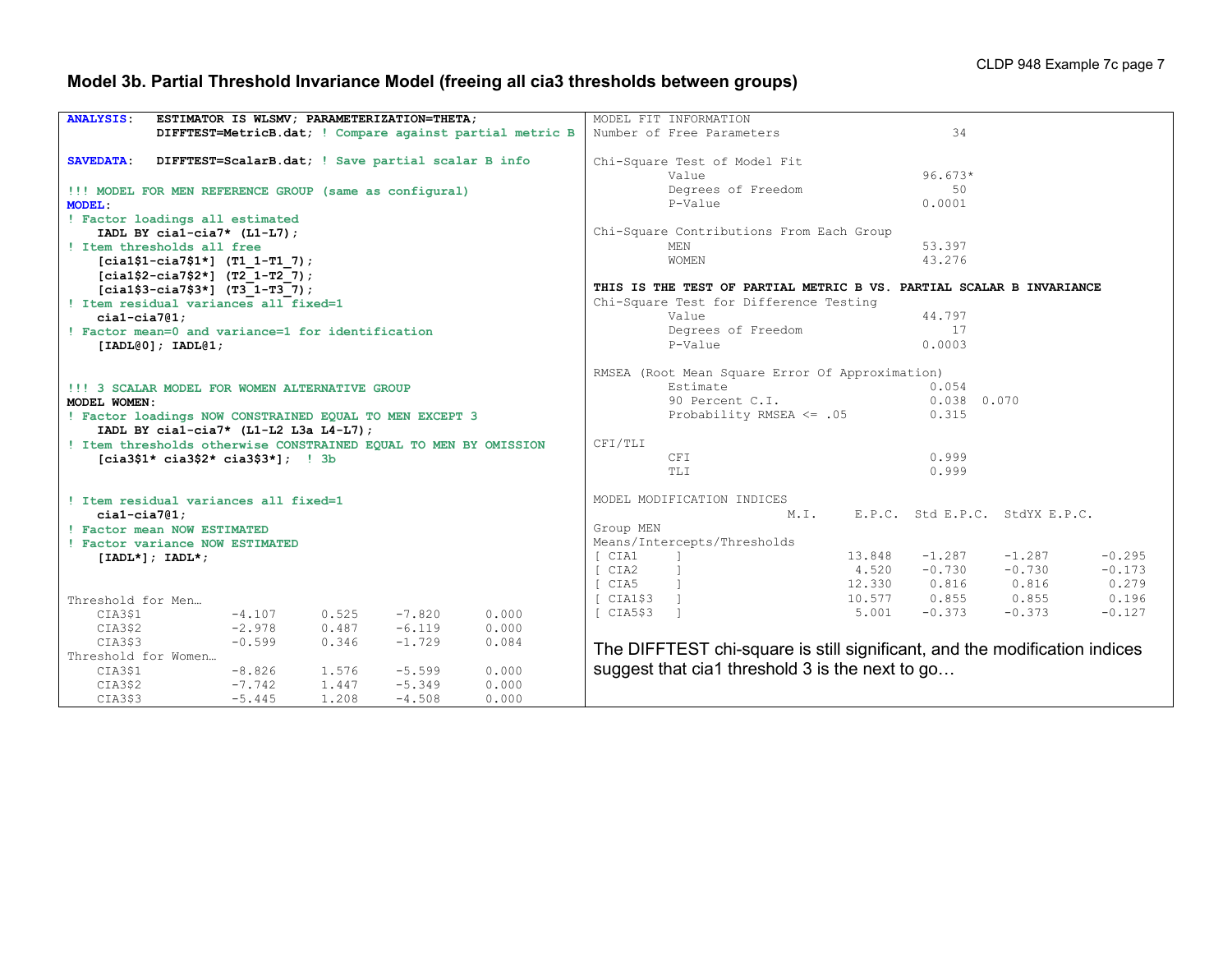# **Model 3c. Partial Threshold Invariance Model (also freeing cia1 threshold 3 between groups)**

| <b>ANALYSIS:</b>                               | ESTIMATOR IS WLSMV; PARAMETERIZATION=THETA;                      |  |                |                      |                                                          |                                                              | MODEL FIT INFORMATION                                                      |                |                      |                      |                      |  |  |  |
|------------------------------------------------|------------------------------------------------------------------|--|----------------|----------------------|----------------------------------------------------------|--------------------------------------------------------------|----------------------------------------------------------------------------|----------------|----------------------|----------------------|----------------------|--|--|--|
|                                                |                                                                  |  |                |                      | DIFFTEST=MetricB.dat; ! Compare against partial metric B |                                                              |                                                                            |                |                      |                      |                      |  |  |  |
|                                                |                                                                  |  |                |                      |                                                          |                                                              | Number of Free Parameters                                                  |                | 35                   |                      |                      |  |  |  |
| <b>SAVEDATA:</b>                               | DIFFTEST=ScalarC.dat; ! Save partial scalar C info               |  |                |                      |                                                          |                                                              |                                                                            |                |                      |                      |                      |  |  |  |
|                                                |                                                                  |  |                |                      |                                                          |                                                              | Chi-Square Test of Model Fit                                               |                |                      |                      |                      |  |  |  |
|                                                | !!! MODEL FOR MEN REFERENCE GROUP (same as configural)           |  |                |                      |                                                          | $87.761*$<br>Value                                           |                                                                            |                |                      |                      |                      |  |  |  |
| <b>MODEL:</b>                                  |                                                                  |  |                |                      |                                                          |                                                              | Degrees of Freedom                                                         |                | 49                   |                      |                      |  |  |  |
| ! Factor loadings all estimated                |                                                                  |  |                |                      |                                                          |                                                              | P-Value                                                                    |                | 0.0006               |                      |                      |  |  |  |
|                                                | IADL BY cial-cia7* $(L1-L7)$ ;                                   |  |                |                      |                                                          |                                                              |                                                                            |                |                      |                      |                      |  |  |  |
|                                                | ! Item thresholds all free                                       |  |                |                      |                                                          |                                                              | Chi-Square Contributions From Each Group                                   |                |                      |                      |                      |  |  |  |
|                                                | $[cia1$1-ci27$1*]$ (T1 1-T1 7);                                  |  |                |                      |                                                          |                                                              | MF.N                                                                       |                | 46.376               |                      |                      |  |  |  |
|                                                | $[cia1$2-cia7$2*]$ (T2 1-T2 7);                                  |  |                |                      |                                                          |                                                              | <b>WOMEN</b>                                                               |                | 41.385               |                      |                      |  |  |  |
|                                                | $[cia1$3-cia7$3*]$ (T3 1-T3 7);                                  |  |                |                      |                                                          |                                                              |                                                                            |                |                      |                      |                      |  |  |  |
| ! Item residual variances all fixed=1          |                                                                  |  |                |                      |                                                          |                                                              | THIS IS THE TEST OF PARTIAL METRIC B VS. PARTIAL SCALAR C INVARIANCE       |                |                      |                      |                      |  |  |  |
| $cial-cia7@1:$                                 |                                                                  |  |                |                      |                                                          |                                                              | Chi-Square Test for Difference Testing                                     |                |                      |                      |                      |  |  |  |
|                                                | ! Factor mean=0 and variance=1 for identification                |  |                |                      |                                                          |                                                              | Value                                                                      |                | 32.461               |                      |                      |  |  |  |
|                                                | [IADL@0]; IADL@1;                                                |  |                |                      |                                                          |                                                              | Degrees of Freedom                                                         |                | 16                   |                      |                      |  |  |  |
|                                                |                                                                  |  |                |                      |                                                          |                                                              | P-Value                                                                    |                | 0.0087               |                      |                      |  |  |  |
|                                                |                                                                  |  |                |                      |                                                          |                                                              |                                                                            |                |                      |                      |                      |  |  |  |
| !!! 3 SCALAR MODEL FOR WOMEN ALTERNATIVE GROUP |                                                                  |  |                |                      |                                                          |                                                              | RMSEA (Root Mean Square Error Of Approximation)                            |                |                      |                      |                      |  |  |  |
| MODEL WOMEN:                                   |                                                                  |  |                |                      |                                                          |                                                              | Estimate                                                                   |                | 0.050                |                      |                      |  |  |  |
|                                                | ! Factor loadings NOW CONSTRAINED EQUAL TO MEN EXCEPT 3          |  |                |                      |                                                          |                                                              | 90 Percent C.I.                                                            |                | $0.033$ 0.067        |                      |                      |  |  |  |
|                                                | IADL BY cial-cia7* $(L1-L2 L3a L4-L7)$ ;                         |  |                |                      |                                                          |                                                              | Probability RMSEA $\leq$ .05                                               |                | 0.480                |                      |                      |  |  |  |
|                                                | ! Item thresholds otherwise CONSTRAINED EQUAL TO MEN BY OMISSION |  |                |                      |                                                          |                                                              |                                                                            |                |                      |                      |                      |  |  |  |
|                                                | $[cia3$1* cia3$2* cia3$3*];$ ! 3b                                |  |                |                      |                                                          | CFI/TLI                                                      |                                                                            |                |                      |                      |                      |  |  |  |
|                                                | $[cia1$3*];$ $ 3c$                                               |  |                |                      |                                                          |                                                              | <b>CFT</b>                                                                 |                | 0.999                |                      |                      |  |  |  |
|                                                |                                                                  |  |                |                      |                                                          |                                                              | TLI                                                                        |                | 0.999                |                      |                      |  |  |  |
|                                                | ! Item residual variances all fixed=1                            |  |                |                      |                                                          |                                                              |                                                                            |                |                      |                      |                      |  |  |  |
| $cial-cia7@1:$                                 |                                                                  |  |                |                      |                                                          | MODEL MODIFICATION INDICES<br>E.P.C. Std E.P.C. StdYX E.P.C. |                                                                            |                |                      |                      |                      |  |  |  |
|                                                | ! Factor mean NOW ESTIMATED                                      |  |                |                      |                                                          |                                                              | M.T.                                                                       |                |                      |                      |                      |  |  |  |
|                                                | ! Factor variance NOW ESTIMATED                                  |  |                |                      |                                                          | Group MEN                                                    |                                                                            |                |                      |                      |                      |  |  |  |
|                                                | $[IADL*]; IADL*;$                                                |  |                |                      |                                                          |                                                              | Means/Intercepts/Thresholds                                                |                |                      |                      |                      |  |  |  |
|                                                |                                                                  |  |                |                      |                                                          | [ CIA1<br>I CIA2                                             |                                                                            | 4.651<br>6.370 | $-0.956$<br>$-0.884$ | $-0.956$<br>$-0.884$ | $-0.215$<br>$-0.205$ |  |  |  |
| Thresholds for Men                             |                                                                  |  |                |                      |                                                          | I CIA5                                                       |                                                                            | 8.713          | 0.705                | 0.705                | 0.236                |  |  |  |
| CIA1\$1                                        | $-5.909$                                                         |  | 0.584          | $-10.124$            | 0.000                                                    | [CIA2\$3]                                                    |                                                                            | 5.146          | 0.635                | 0.635                | 0.147                |  |  |  |
| CIA1\$2                                        | $-4.469$                                                         |  | 0.531<br>0.434 | $-8.424$<br>$-1.429$ | 0.000                                                    |                                                              |                                                                            |                |                      |                      |                      |  |  |  |
| CIA1\$3                                        | $-0.620$                                                         |  |                |                      | 0.153                                                    |                                                              |                                                                            |                |                      |                      |                      |  |  |  |
| Thresholds for Women                           |                                                                  |  |                |                      |                                                          |                                                              | The DIFFTEST chi-square is still significant, and the modification indices |                |                      |                      |                      |  |  |  |
| CIA1\$1                                        | $-5.909$                                                         |  | 0.584          | $-10.124$            | 0.000                                                    |                                                              | suggest that cia2 threshold 3 is the next to go                            |                |                      |                      |                      |  |  |  |
| CIA1\$2                                        | $-4.469$                                                         |  | 0.531          | $-8.424$             | 0.000                                                    |                                                              |                                                                            |                |                      |                      |                      |  |  |  |
| CIA1\$3                                        | $-1.937$                                                         |  | 0.462          | $-4.193$             | 0.000                                                    |                                                              |                                                                            |                |                      |                      |                      |  |  |  |
|                                                |                                                                  |  |                |                      |                                                          |                                                              |                                                                            |                |                      |                      |                      |  |  |  |
|                                                |                                                                  |  |                |                      |                                                          |                                                              |                                                                            |                |                      |                      |                      |  |  |  |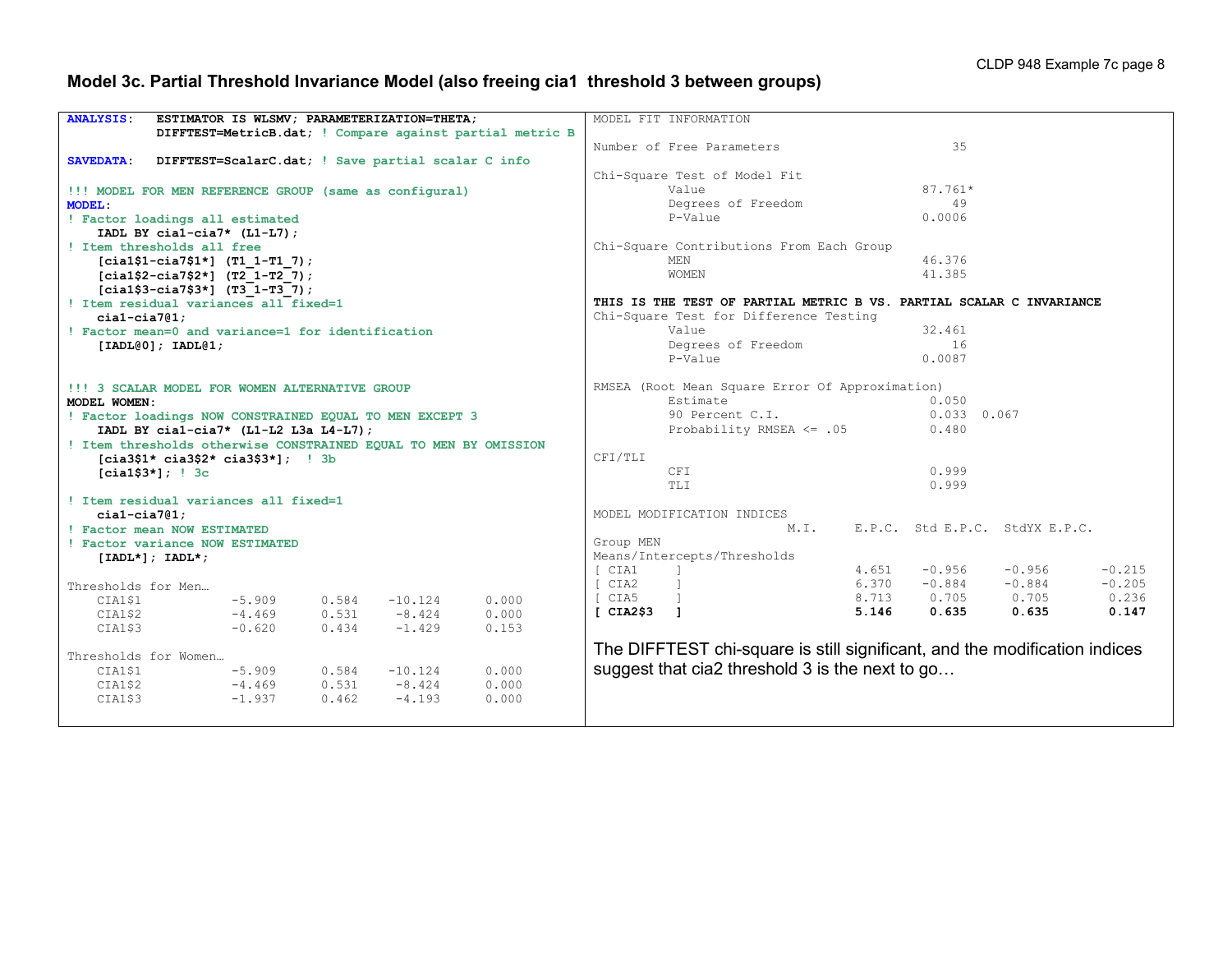# **Model 3d. Partial Threshold Invariance Model (also freeing cia2 threshold 3 between groups)**

| <b>ANALYSIS:</b>                                        |                                                   |          |       | ESTIMATOR IS WLSMV; PARAMETERIZATION=THETA;            |                                                                  |                          | MODEL FIT INFORMATION                                                |               |           |                                |          |
|---------------------------------------------------------|---------------------------------------------------|----------|-------|--------------------------------------------------------|------------------------------------------------------------------|--------------------------|----------------------------------------------------------------------|---------------|-----------|--------------------------------|----------|
|                                                         |                                                   |          |       |                                                        | DIFFTEST=MetricB.dat; ! Compare against partial metric B         |                          |                                                                      |               |           |                                |          |
|                                                         |                                                   |          |       |                                                        |                                                                  |                          |                                                                      |               |           |                                |          |
|                                                         |                                                   |          |       |                                                        |                                                                  |                          | Number of Free Parameters                                            |               | 36        |                                |          |
| <b>SAVEDATA:</b>                                        |                                                   |          |       | DIFFTEST=ScalarD.dat; ! Save partial scalar D info     |                                                                  |                          |                                                                      |               |           |                                |          |
|                                                         |                                                   |          |       |                                                        |                                                                  |                          | Chi-Square Test of Model Fit                                         |               |           |                                |          |
|                                                         |                                                   |          |       | !!! MODEL FOR MEN REFERENCE GROUP (same as configural) |                                                                  |                          | Value                                                                |               | $82.974*$ |                                |          |
| <b>MODEL:</b>                                           |                                                   |          |       |                                                        |                                                                  | 48<br>Degrees of Freedom |                                                                      |               |           |                                |          |
|                                                         | ! Factor loadings all estimated                   |          |       |                                                        |                                                                  |                          | P-Value                                                              |               | 0.0013    |                                |          |
|                                                         | IADL BY cial-cia7* $(L1-L7)$ ;                    |          |       |                                                        |                                                                  |                          |                                                                      |               |           |                                |          |
| ! Item thresholds all free                              |                                                   |          |       |                                                        |                                                                  |                          | Chi-Square Contributions From Each Group                             |               |           |                                |          |
|                                                         | $[cia1$1-ci27$1*]$ (T1 1-T1 7);                   |          |       |                                                        |                                                                  |                          | <b>MEN</b>                                                           |               | 42.539    |                                |          |
|                                                         | $[cia1$2-cia7$2*]$ (T2 1-T2 7);                   |          |       |                                                        |                                                                  |                          | WOMEN                                                                |               | 40.435    |                                |          |
|                                                         | $[cia1$3-cia7$3*]$ (T3 1-T3 7);                   |          |       |                                                        |                                                                  |                          |                                                                      |               |           |                                |          |
| ! Item residual variances all fixed=1                   |                                                   |          |       |                                                        |                                                                  |                          | THIS IS THE TEST OF PARTIAL METRIC B VS. PARTIAL SCALAR D INVARIANCE |               |           |                                |          |
| $cial-cia7@1:$                                          |                                                   |          |       |                                                        |                                                                  |                          | Chi-Square Test for Difference Testing                               |               |           |                                |          |
|                                                         | ! Factor mean=0 and variance=1 for identification |          |       |                                                        |                                                                  |                          | Value                                                                |               | 26.168    |                                |          |
| [IADL@0]; IADL@1;                                       |                                                   |          |       |                                                        |                                                                  |                          | Degrees of Freedom                                                   |               | 1.5       |                                |          |
|                                                         |                                                   |          |       |                                                        |                                                                  |                          | P-Value                                                              |               | 0.0363    |                                |          |
|                                                         |                                                   |          |       |                                                        |                                                                  |                          |                                                                      |               |           |                                |          |
| !!! 3 SCALAR MODEL FOR WOMEN ALTERNATIVE GROUP          |                                                   |          |       |                                                        |                                                                  |                          | RMSEA (Root Mean Square Error Of Approximation)                      |               |           |                                |          |
| MODEL WOMEN:                                            |                                                   |          |       |                                                        |                                                                  |                          | Estimate                                                             |               | 0.048     |                                |          |
| ! Factor loadings NOW CONSTRAINED EQUAL TO MEN EXCEPT 3 |                                                   |          |       |                                                        |                                                                  | 90 Percent C.I.          |                                                                      | $0.030$ 0.065 |           |                                |          |
| IADL BY cial-cia7* $(L1-L2 L3a L4-L7)$ ;                |                                                   |          |       |                                                        | Probability RMSEA $\leq$ .05                                     |                          | 0.556                                                                |               |           |                                |          |
|                                                         |                                                   |          |       |                                                        | ! Item thresholds otherwise CONSTRAINED EQUAL TO MEN BY OMISSION |                          |                                                                      |               |           |                                |          |
|                                                         | $[cia3$1* cia3$2* cia3$3*];$ ! 3b                 |          |       |                                                        |                                                                  | CFI/TLI                  |                                                                      |               |           |                                |          |
|                                                         | $[cia1$3*]$ ; ! 3c                                |          |       |                                                        |                                                                  |                          | CFI                                                                  |               | 0.999     |                                |          |
|                                                         | $[cia2$3*];$ ! 3d                                 |          |       |                                                        |                                                                  |                          | TLI                                                                  |               | 0.999     |                                |          |
|                                                         |                                                   |          |       |                                                        |                                                                  |                          |                                                                      |               |           |                                |          |
|                                                         | ! Item residual variances all fixed=1             |          |       |                                                        |                                                                  |                          | MODEL MODIFICATION INDICES                                           |               |           |                                |          |
| $cial-cia7@1;$                                          |                                                   |          |       |                                                        |                                                                  |                          | M.I.                                                                 |               |           | E.P.C. Std E.P.C. StdYX E.P.C. |          |
|                                                         | ! Factor mean NOW ESTIMATED                       |          |       |                                                        |                                                                  | Group MEN                |                                                                      |               |           |                                |          |
|                                                         | ! Factor variance NOW ESTIMATED                   |          |       |                                                        |                                                                  |                          | Means/Intercepts/Thresholds                                          |               |           |                                |          |
|                                                         |                                                   |          |       |                                                        |                                                                  | [ CIA1                   |                                                                      | 5.844         | $-1.082$  | $-1.082$                       | $-0.243$ |
|                                                         | $[IADL*]; IADL*;$                                 |          |       |                                                        |                                                                  | I CIA5                   |                                                                      | 6.734         | 0.631     | 0.631                          | 0.210    |
|                                                         |                                                   |          |       |                                                        |                                                                  | I IADL                   |                                                                      | 999.000       | 0.000     | 0.000                          | 0.000    |
| Thresholds for Men                                      |                                                   |          |       |                                                        |                                                                  |                          |                                                                      | 4.630         | 0.721     | 0.721                          | 0.162    |
| CIA2\$1                                                 |                                                   | $-6.161$ | 0.682 | $-9.027$                                               | 0.000                                                            | [CIA1\$2]                |                                                                      |               |           |                                |          |
| CIA2\$2                                                 |                                                   | $-5.289$ | 0.640 | $-8.270$                                               | 0.000                                                            |                          |                                                                      |               |           |                                |          |
| CIA2\$3                                                 |                                                   | $-2.929$ | 0.554 | $-5.282$                                               | 0.000                                                            |                          | So close but the DIFFTEST chi-square is still significant, and the   |               |           |                                |          |
|                                                         |                                                   |          |       |                                                        |                                                                  |                          |                                                                      |               |           |                                |          |
|                                                         | Thresholds for Women                              |          |       |                                                        |                                                                  |                          | modification indices suggest that cia1 threshold 2 is the next to go |               |           |                                |          |
| CIA2\$1                                                 |                                                   | $-6.161$ | 0.682 | $-9.027$                                               | 0.000                                                            |                          |                                                                      |               |           |                                |          |
| CIA2\$2                                                 |                                                   | $-5.289$ | 0.640 | $-8.270$                                               | 0.000                                                            |                          |                                                                      |               |           |                                |          |
| CIA2\$3                                                 |                                                   | $-3.852$ | 0.587 | $-6.567$                                               | 0.000                                                            |                          |                                                                      |               |           |                                |          |
|                                                         |                                                   |          |       |                                                        |                                                                  |                          |                                                                      |               |           |                                |          |
|                                                         |                                                   |          |       |                                                        |                                                                  |                          |                                                                      |               |           |                                |          |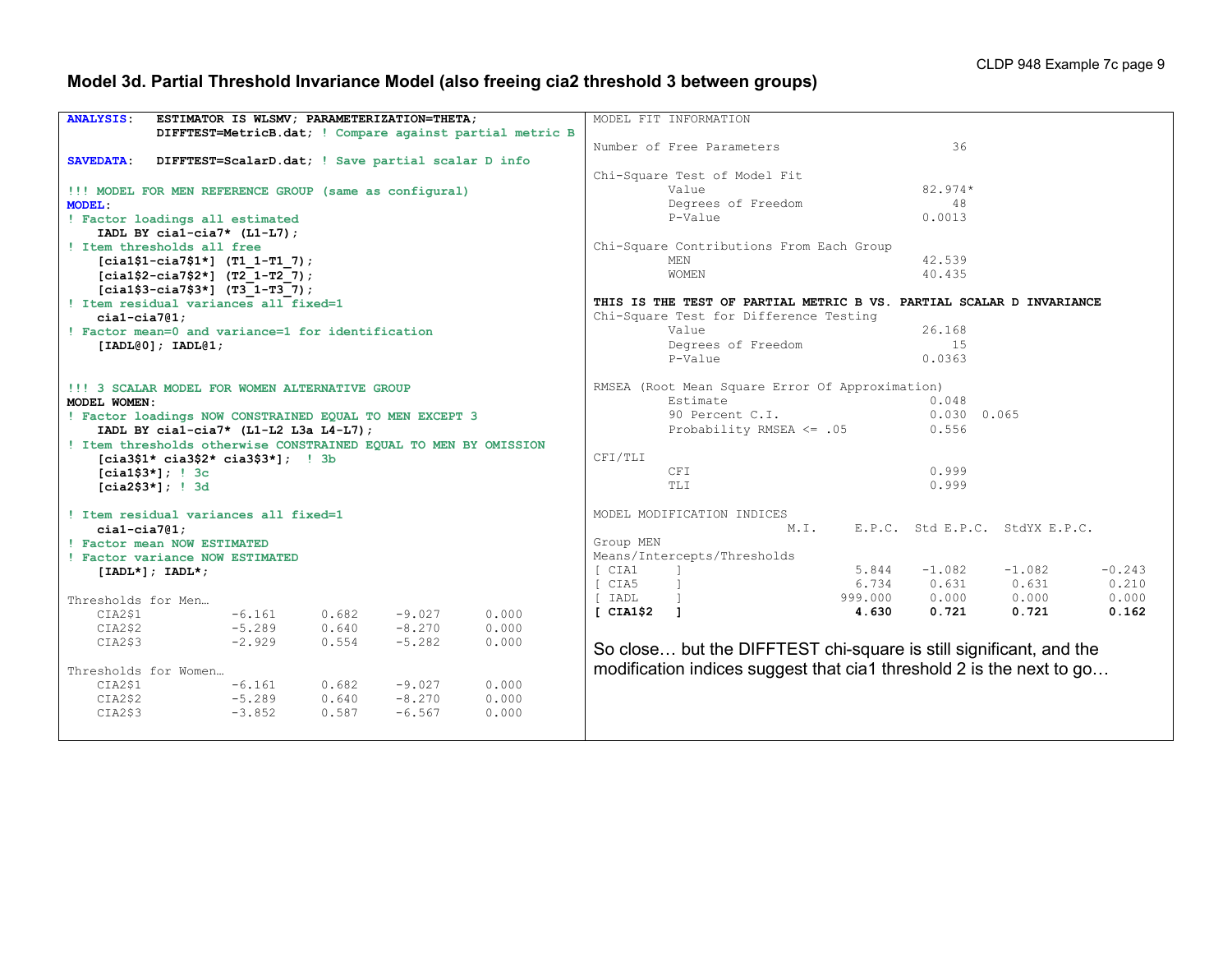# **Model 3e. Partial Threshold Invariance Model (also freeing cia1 threshold 2 between groups)**

| <b>ANALYSIS:</b>                                        |                                          |          |       | ESTIMATOR IS WLSMV; PARAMETERIZATION=THETA;                      |                                                          | MODEL FIT INFORMATION                                 |                                                                                |  |  |  |  |  |
|---------------------------------------------------------|------------------------------------------|----------|-------|------------------------------------------------------------------|----------------------------------------------------------|-------------------------------------------------------|--------------------------------------------------------------------------------|--|--|--|--|--|
|                                                         |                                          |          |       |                                                                  |                                                          |                                                       |                                                                                |  |  |  |  |  |
|                                                         |                                          |          |       |                                                                  | DIFFTEST=MetricB.dat; ! Compare against partial metric B |                                                       |                                                                                |  |  |  |  |  |
|                                                         |                                          |          |       |                                                                  |                                                          | Number of Free Parameters                             | 37                                                                             |  |  |  |  |  |
| <b>SAVEDATA:</b>                                        |                                          |          |       | DIFFTEST=ScalarE.dat; ! Save partial scalar D info               |                                                          |                                                       |                                                                                |  |  |  |  |  |
|                                                         |                                          |          |       |                                                                  |                                                          | Chi-Square Test of Model Fit                          |                                                                                |  |  |  |  |  |
|                                                         |                                          |          |       | !!! MODEL FOR MEN REFERENCE GROUP (same as configural)           |                                                          | Value                                                 | 78.437*                                                                        |  |  |  |  |  |
| <b>MODEL:</b>                                           |                                          |          |       |                                                                  |                                                          | Degrees of Freedom                                    | 47                                                                             |  |  |  |  |  |
| ! Factor loadings all estimated                         |                                          |          |       |                                                                  |                                                          | P-Value                                               | 0.0027                                                                         |  |  |  |  |  |
|                                                         | IADL BY $cial-cia7*$ (L1-L7);            |          |       |                                                                  |                                                          |                                                       |                                                                                |  |  |  |  |  |
| ! Item thresholds all free                              |                                          |          |       |                                                                  |                                                          | Chi-Square Contributions From Each Group              |                                                                                |  |  |  |  |  |
|                                                         | $[cia1$1-ci27$1*]$ (T1 1-T1 7);          |          |       |                                                                  |                                                          | MEN                                                   | 38.829                                                                         |  |  |  |  |  |
|                                                         | $[cia1$2-cia7$2*]$ (T2 1-T2 7);          |          |       |                                                                  |                                                          | <b>WOMEN</b>                                          | 39.578                                                                         |  |  |  |  |  |
|                                                         | $[cia1$3-cia7$3*]$ (T3 1-T3 7);          |          |       |                                                                  |                                                          |                                                       |                                                                                |  |  |  |  |  |
| ! Item residual variances all fixed=1                   |                                          |          |       |                                                                  |                                                          |                                                       | THIS IS THE TEST OF PARTIAL METRIC B VS. PARTIAL SCALAR E INVARIANCE           |  |  |  |  |  |
| $cial-cia7@1;$                                          |                                          |          |       |                                                                  |                                                          | Chi-Square Test for Difference Testing                |                                                                                |  |  |  |  |  |
| ! Factor mean=0 and variance=1 for identification       |                                          |          |       |                                                                  |                                                          | Value                                                 | 20.323                                                                         |  |  |  |  |  |
|                                                         |                                          |          |       |                                                                  |                                                          | Degrees of Freedom                                    | 14                                                                             |  |  |  |  |  |
|                                                         | [IADL@0]; IADL@1;                        |          |       |                                                                  |                                                          | P-Value                                               |                                                                                |  |  |  |  |  |
|                                                         |                                          |          |       |                                                                  |                                                          |                                                       | 0.1203                                                                         |  |  |  |  |  |
|                                                         |                                          |          |       |                                                                  |                                                          |                                                       |                                                                                |  |  |  |  |  |
| !!! 3 SCALAR MODEL FOR WOMEN ALTERNATIVE GROUP          |                                          |          |       |                                                                  |                                                          |                                                       | RMSEA (Root Mean Square Error Of Approximation)                                |  |  |  |  |  |
| MODEL WOMEN:                                            |                                          |          |       |                                                                  |                                                          | Estimate                                              | 0.046                                                                          |  |  |  |  |  |
| ! Factor loadings NOW CONSTRAINED EQUAL TO MEN EXCEPT 3 |                                          |          |       |                                                                  |                                                          | 90 Percent C.I.                                       | $0.027$ 0.063                                                                  |  |  |  |  |  |
|                                                         | IADL BY cial-cia7* $(L1-L2 L3a L4-L7)$ ; |          |       |                                                                  |                                                          |                                                       | Probability RMSEA $\leq$ .05<br>0.627                                          |  |  |  |  |  |
|                                                         |                                          |          |       | ! Item thresholds otherwise CONSTRAINED EQUAL TO MEN BY OMISSION |                                                          |                                                       |                                                                                |  |  |  |  |  |
|                                                         | $[cia3$1* cia3$2* cia3$3*];$ ! 3b        |          |       |                                                                  |                                                          | CFI/TLI                                               |                                                                                |  |  |  |  |  |
|                                                         | $[cia1$3*];$ ! $3c$                      |          |       |                                                                  |                                                          | CFI                                                   | 0.999                                                                          |  |  |  |  |  |
|                                                         | $[cia2$3*];$ ! 3d                        |          |       |                                                                  |                                                          | TLI                                                   | 0.999                                                                          |  |  |  |  |  |
|                                                         | $[cia1$2*];$ ! 3e                        |          |       |                                                                  |                                                          |                                                       |                                                                                |  |  |  |  |  |
|                                                         |                                          |          |       |                                                                  |                                                          |                                                       |                                                                                |  |  |  |  |  |
| ! Item residual variances all fixed=1                   |                                          |          |       |                                                                  |                                                          | No more modification indices! Scalar is finally done! |                                                                                |  |  |  |  |  |
| $cial-cia7@1;$                                          |                                          |          |       |                                                                  |                                                          |                                                       |                                                                                |  |  |  |  |  |
| ! Factor mean NOW ESTIMATED                             |                                          |          |       |                                                                  |                                                          |                                                       |                                                                                |  |  |  |  |  |
| ! Factor variance NOW ESTIMATED                         |                                          |          |       |                                                                  |                                                          |                                                       | The next step is to see if the "residual" variances need to be different       |  |  |  |  |  |
|                                                         | $[IADL*]; IADL*;$                        |          |       |                                                                  |                                                          |                                                       |                                                                                |  |  |  |  |  |
|                                                         |                                          |          |       |                                                                  |                                                          |                                                       | between groups. This is only possible (i.e., the model with free residuals is  |  |  |  |  |  |
|                                                         |                                          |          |       |                                                                  |                                                          |                                                       | only identified) given at least partial metric and scalar invariance per item. |  |  |  |  |  |
| Thresholds for Men                                      |                                          |          |       |                                                                  |                                                          |                                                       |                                                                                |  |  |  |  |  |
| CIA1\$1                                                 |                                          | $-6.035$ | 0.591 | $-10.215$                                                        | 0.000                                                    |                                                       |                                                                                |  |  |  |  |  |
| CIA1\$2                                                 |                                          | $-3.832$ | 0.570 | $-6.728$                                                         | 0.000                                                    |                                                       | So far the residual variances have been fixed=1 in both groups for             |  |  |  |  |  |
| CIA1\$3                                                 |                                          | $-0.622$ | 0.435 | $-1.431$                                                         | 0.152                                                    |                                                       |                                                                                |  |  |  |  |  |
|                                                         |                                          |          |       |                                                                  |                                                          |                                                       | identification. We now proceed backwards: we estimated a "bigger" model,       |  |  |  |  |  |
| Thresholds for Women                                    |                                          |          |       |                                                                  |                                                          |                                                       | in which the residual variances are freed in the alternative women group for   |  |  |  |  |  |
| CIA1\$1                                                 |                                          | $-6.035$ | 0.591 | $-10.215$                                                        | 0.000                                                    |                                                       |                                                                                |  |  |  |  |  |
| CIA1\$2                                                 |                                          | $-4.823$ | 0.544 | $-8.868$                                                         | 0.000                                                    |                                                       | the items with at least partial scalar invariance (so all but cia3), and       |  |  |  |  |  |
| CIA1\$3                                                 |                                          | $-2.103$ | 0.468 | $-4.493$                                                         | 0.000                                                    |                                                       | compare it back to our Scalar E model (in which they were fixed=1).            |  |  |  |  |  |
|                                                         |                                          |          |       |                                                                  |                                                          |                                                       |                                                                                |  |  |  |  |  |
|                                                         |                                          |          |       |                                                                  |                                                          |                                                       |                                                                                |  |  |  |  |  |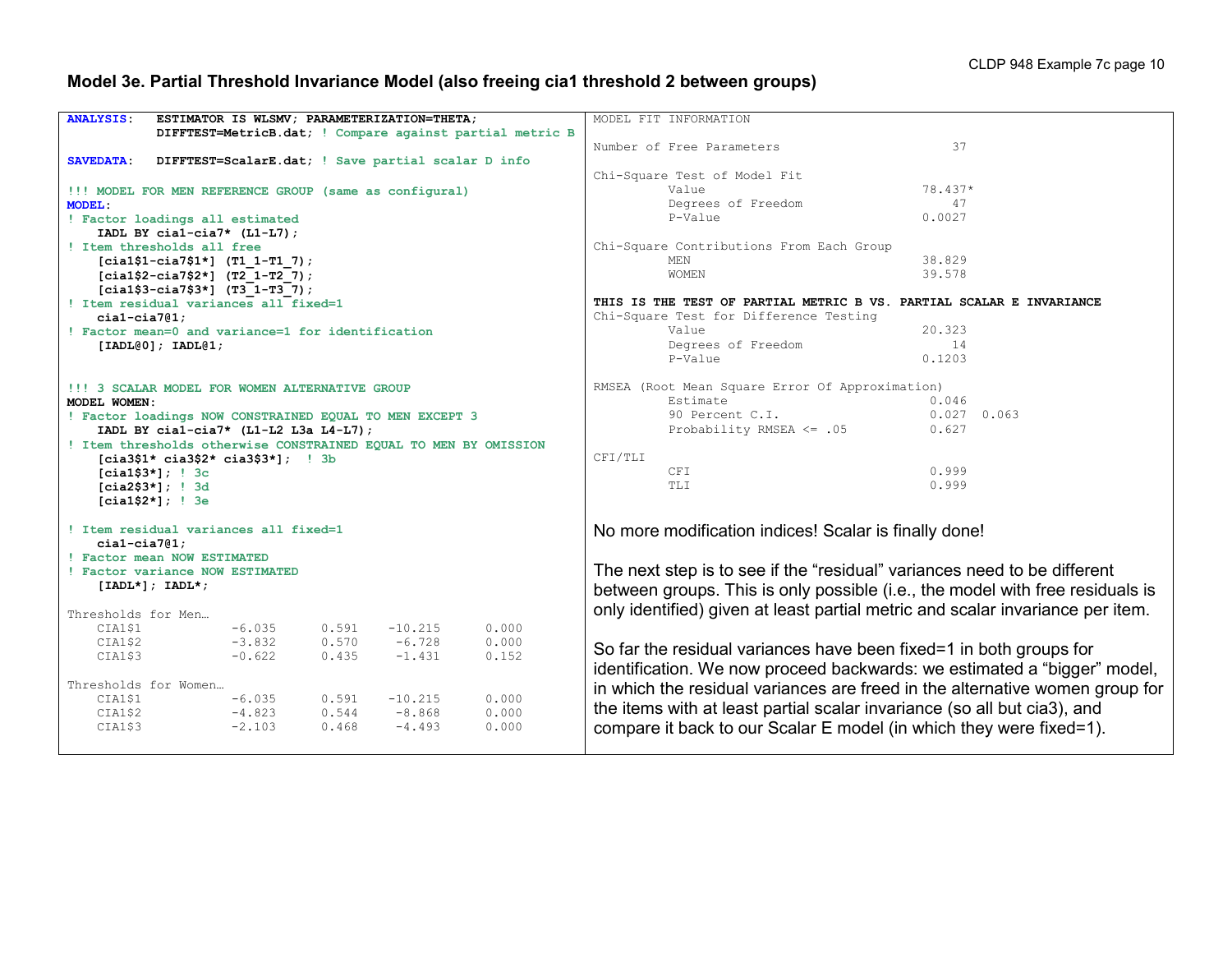|             |                                                        |       |                | Two-Tailed |                                                   |          |       |                     | Two-Tailed |  |
|-------------|--------------------------------------------------------|-------|----------------|------------|---------------------------------------------------|----------|-------|---------------------|------------|--|
|             | Estimate                                               |       | S.E. Est./S.E. | P-Value    |                                                   | Estimate |       | $S.E.$ Est./ $S.E.$ | P-Value    |  |
| Group MEN   |                                                        |       |                |            | Group WOMEN                                       |          |       |                     |            |  |
|             |                                                        |       |                |            |                                                   |          |       |                     |            |  |
| IADL        | BY - CHANGE IN PROBIT FOR ONE-UNIT CHANGE IN THETA     |       |                |            | IADL<br><b>BY</b>                                 |          |       |                     |            |  |
| CIA1        | 4.332                                                  | 0.476 | 9.091          | 0.000      | CIA1                                              | 4.332    | 0.476 | 9.091               | 0.000      |  |
| CIA2        | 4.193                                                  | 0.585 | 7.163          | 0.000      | CIA2                                              | 4.193    | 0.585 | 7.163               | 0.000      |  |
| CIA3        | 3.239                                                  | 0.474 | 6.826          | 0.000      | CIA3                                              | 6.717    | 1.374 | 4.889               | 0.000      |  |
| CIA4        | 4.324                                                  | 0.522 | 8.286          | 0.000      | CIA4                                              | 4.324    | 0.522 | 8.286               | 0.000      |  |
| CIA5        | 2.820                                                  | 0.316 | 8.932          | 0.000      | CIA5                                              | 2.820    | 0.316 | 8.932               | 0.000      |  |
| CIA6        | 2.404                                                  | 0.272 | 8.851          | 0.000      | CIA6                                              | 2.404    | 0.272 | 8.851               | 0.000      |  |
| CIA7        | 1.307                                                  | 0.182 | 7.183          | 0.000      | CIA7                                              | 1.307    | 0.182 | 7.183               | 0.000      |  |
|             |                                                        |       |                |            |                                                   |          |       |                     |            |  |
|             | Means MEAN OF THETA FIXED=0 FOR IDENTIFICATION         |       |                |            | Means MEAN OF THETA NOW ESTIMATED                 |          |       |                     |            |  |
| <b>IADL</b> | 0.000                                                  | 0.000 | 999.000        | 999.000    | <b>IADL</b>                                       | $-0.314$ | 0.097 | $-3.239$            | 0.001      |  |
|             |                                                        |       |                |            |                                                   |          |       |                     |            |  |
|             | Thresholds - EXPECTED PROBIT OF Y=0 IF THETA=0         |       |                |            | Thresholds                                        |          |       |                     |            |  |
| CIA1\$1     | $-6.035$                                               | 0.591 | $-10.215$      | 0.000      | CIA1\$1                                           | $-6.035$ | 0.591 | $-10.215$           | 0.000      |  |
| CIA1\$2     | $-3.832$                                               | 0.570 | $-6.728$       | 0.000      | CIA1\$2                                           | $-4.823$ | 0.544 | $-8.868$            | 0.000      |  |
| CIA1\$3     | $-0.622$                                               | 0.435 | $-1.431$       | 0.152      | CIA1\$3                                           | $-2.103$ | 0.468 | $-4.493$            | 0.000      |  |
| CIA2\$1     | $-6.215$                                               | 0.686 | $-9.054$       | 0.000      | CIA2\$1                                           | $-6.215$ | 0.686 | $-9.054$            | 0.000      |  |
| CIA2\$2     | $-5.343$                                               | 0.643 | $-8.305$       | 0.000      | CIA2\$2                                           | $-5.343$ | 0.643 | $-8.305$            | 0.000      |  |
| CIA2\$3     | $-2.926$                                               | 0.554 | $-5.278$       | 0.000      | CIA2\$3                                           | $-3.925$ | 0.591 | $-6.645$            | 0.000      |  |
| CIA3\$1     | $-4.052$                                               | 0.508 | $-7.970$       | 0.000      | CIA3\$1                                           | $-9.550$ | 1.785 | $-5.349$            | 0.000      |  |
| CIA3\$2     | $-2.933$                                               | 0.472 | $-6.208$       | 0.000      | CIA3\$2                                           | $-8.458$ | 1.649 | $-5.128$            | 0.000      |  |
| CIA3\$3     | $-0.589$                                               | 0.341 | $-1.726$       | 0.084      | CIA3\$3                                           | $-6.121$ | 1.389 | $-4.406$            | 0.000      |  |
| CIA4\$1     | $-5.705$                                               | 0.561 | $-10.167$      | 0.000      | CIA4\$1                                           | $-5.705$ | 0.561 | $-10.167$           | 0.000      |  |
| CIA4\$2     | $-4.188$                                               | 0.504 | $-8.309$       | 0.000      | CIA4\$2                                           | $-4.188$ | 0.504 | $-8.309$            | 0.000      |  |
| CIA4\$3     | $-2.081$                                               | 0.458 | $-4.547$       | 0.000      | CIA4\$3                                           | $-2.081$ | 0.458 | $-4.547$            | 0.000      |  |
| CIA5\$1     | $-4.622$                                               | 0.368 | $-12.554$      | 0.000      | CIA5\$1                                           | $-4.622$ | 0.368 | $-12.554$           | 0.000      |  |
| CIA5\$2     | $-2.590$                                               | 0.314 | $-8.239$       | 0.000      | CIA5\$2                                           | $-2.590$ | 0.314 | $-8.239$            | 0.000      |  |
| CIA5\$3     | $-1.066$                                               | 0.285 | $-3.744$       | 0.000      | CIA5\$3                                           | $-1.066$ | 0.285 | $-3.744$            | 0.000      |  |
| CIA6\$1     | $-4.092$                                               | 0.337 | $-12.127$      | 0.000      | CIA6\$1                                           | $-4.092$ | 0.337 | $-12.127$           | 0.000      |  |
| CIA6\$2     | $-2.962$                                               | 0.298 | $-9.926$       | 0.000      | CIA6\$2                                           | $-2.962$ | 0.298 | $-9.926$            | 0.000      |  |
| CIA6\$3     | $-1.982$                                               | 0.277 | $-7.149$       | 0.000      | CIA6\$3                                           | $-1.982$ | 0.277 | $-7.149$            | 0.000      |  |
| CIA7\$1     | $-3.594$                                               | 0.295 | $-12.170$      | 0.000      | CIA7\$1                                           | $-3.594$ | 0.295 | $-12.170$           | 0.000      |  |
| CIA7\$2     | $-2.880$                                               | 0.234 | $-12.322$      | 0.000      | CIA7\$2                                           | $-2.880$ | 0.234 | $-12.322$           | 0.000      |  |
| CIA7\$3     | $-2.058$                                               | 0.194 | $-10.601$      | 0.000      | CIA7\$3                                           | $-2.058$ | 0.194 | $-10.601$           | 0.000      |  |
|             |                                                        |       |                |            |                                                   |          |       |                     |            |  |
|             | Variances VARIANCE OF THETA FIXED=1 FOR IDENTIFICATION |       |                |            | Variances VARIANCE OF THETA ESTIMATED             |          |       |                     |            |  |
| IADL        | 1.000                                                  | 0.000 | 999.000        | 999.000    | <b>IADL</b>                                       | 0.567    | 0.125 | 4.530               | 0.000      |  |
|             |                                                        |       |                |            |                                                   |          |       |                     |            |  |
|             | Residual Variances ALL FIXED=1 FOR IDENTIFICATION      |       |                |            | Residual Variances ALL FIXED=1 FOR IDENTIFICATION |          |       |                     |            |  |
| CIA1        | 1.000                                                  | 0.000 | 999.000        | 999.000    | CIA1                                              | 1.000    | 0.000 | 999.000             | 999.000    |  |
| CIA2        | 1.000                                                  | 0.000 | 999.000        | 999.000    | CIA2                                              | 1.000    | 0.000 | 999.000             | 999.000    |  |
| CIA3        | 1.000                                                  | 0.000 | 999.000        | 999.000    | CIA3                                              | 1,000    | 0.000 | 999.000             | 999.000    |  |
| CIA4        | 1.000                                                  | 0.000 | 999.000        | 999.000    | CIA4                                              | 1,000    | 0.000 | 999.000             | 999.000    |  |
| CIA5        | 1.000                                                  | 0.000 | 999.000        | 999.000    | CIA5                                              | 1.000    | 0.000 | 999.000             | 999.000    |  |
| CIA6        | 1.000                                                  | 0.000 | 999.000        | 999.000    | CIA6                                              | 1.000    | 0.000 | 999.000             | 999.000    |  |
| CIA7        | 1.000                                                  | 0.000 | 999.000        | 999.000    | CIA7                                              | 1.000    | 0.000 | 999.000             | 999.000    |  |
|             |                                                        |       |                |            |                                                   |          |       |                     |            |  |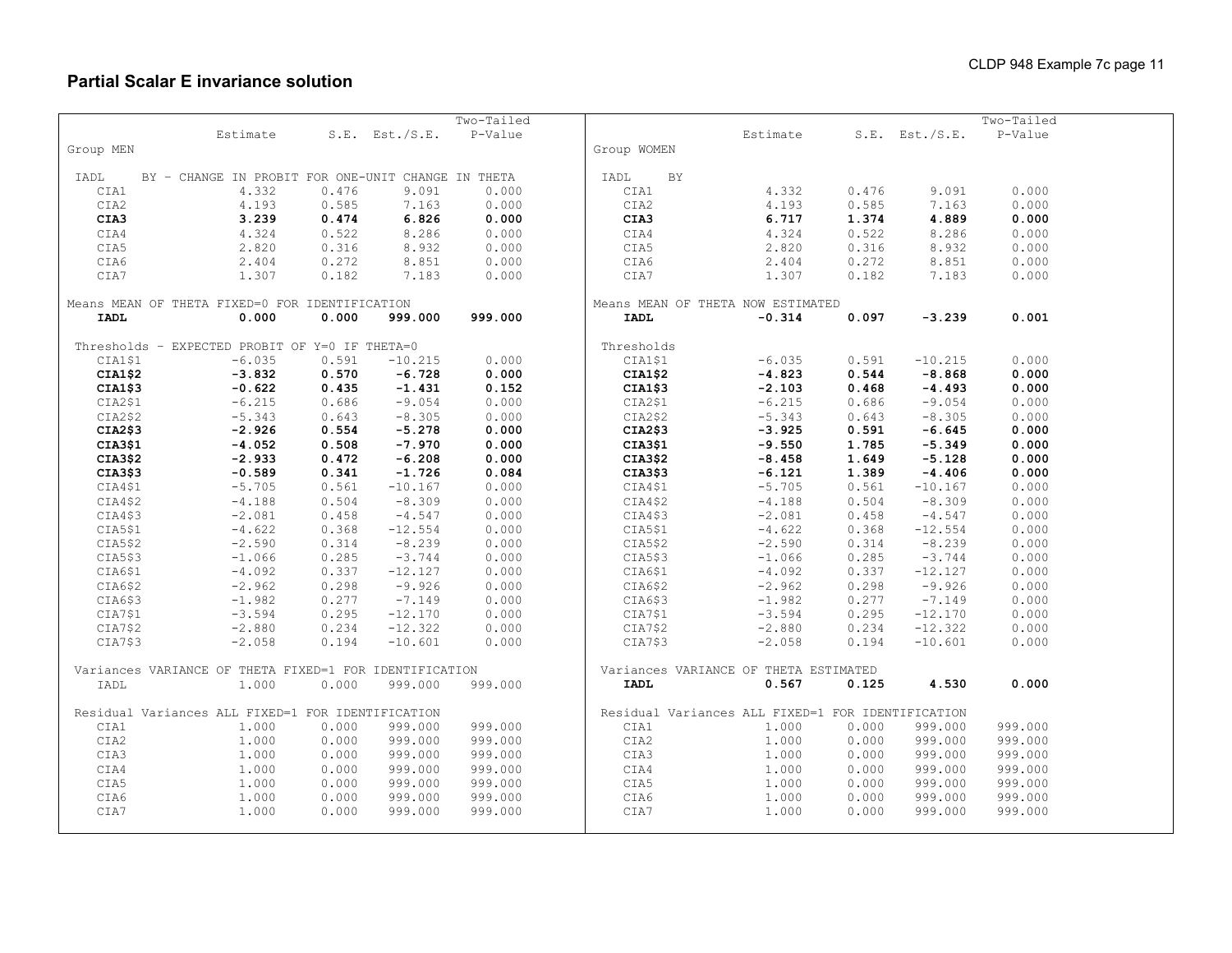## **Model 4a. Partial Residual Variance Invariance Model (thresholds unconstrained between groups from Scalar E) This last step for testing measurement invariance proceeds backwards.**

**Because freeing the residual variances is adding parameters, we must estimate this model with free residual variances FIRST.**

| ESTIMATOR IS WLSMV; PARAMETERIZATION=THETA;<br><b>ANALYSIS:</b>           |            | (Number of Free Parameters                      |       | 43            |         |  |
|---------------------------------------------------------------------------|------------|-------------------------------------------------|-------|---------------|---------|--|
|                                                                           |            |                                                 |       |               |         |  |
| DIFFTEST=ResidualFreeA.dat; ! Save free residual info<br><b>SAVEDATA:</b> |            | Chi-Square Test of Model Fit                    |       |               |         |  |
|                                                                           |            | Value                                           |       | 72.070*       |         |  |
| !!! MODEL FOR MEN REFERENCE GROUP (same as configural)                    |            | Degrees of Freedom                              |       | 41            |         |  |
| <b>MODEL:</b>                                                             |            | P-Value                                         |       | 0.0019        |         |  |
| ! Factor loadings all estimated                                           |            |                                                 |       |               |         |  |
| IADL BY cial-cia7* $(L1-L7)$ ;                                            |            | Chi-Square Contributions From Each Group        |       |               |         |  |
| ! Item thresholds all free                                                | <b>MEN</b> |                                                 |       | 29.082        |         |  |
| $[cia1$1-ci a7$1*]$ (T1 1-T1 7);                                          |            | WOMEN                                           |       | 42.987        |         |  |
| $[cia1$2-cia7$2*]$ (T2 1-T2 7);                                           |            |                                                 |       |               |         |  |
| $[cia1$3-cia7$3*]$ (T3 1-T3 7);                                           |            | RMSEA (Root Mean Square Error Of Approximation) |       |               |         |  |
| ! Item residual variances all fixed=1                                     |            | Estimate                                        |       | 0.049         |         |  |
| $cial-cia7@1;$                                                            |            | 90 Percent C.I.                                 |       | $0.029$ 0.067 |         |  |
| ! Factor mean=0 and variance=1 for identification                         |            | Probability RMSEA $\leq$ .05                    |       | 0.515         |         |  |
| [IADL@0]; IADL@1;                                                         |            |                                                 |       |               |         |  |
|                                                                           | CFI/TLI    |                                                 |       |               |         |  |
|                                                                           | CFI        |                                                 |       | 0.999         |         |  |
| !!! 4 RESIDUAL VARIANCE MODEL FOR WOMEN ALTERNATIVE GROUP                 | TLI        |                                                 |       | 0.999         |         |  |
| MODEL WOMEN:                                                              |            |                                                 |       |               |         |  |
| ! Factor loadings NOW CONSTRAINTED EQUAL TO MEN EXCEPT 3                  |            | Residual Variances for Men                      |       |               |         |  |
| IADL BY cial-cia7* $(L1-L2 L3a L4-L7)$ ;                                  | CIA1       | 1,000                                           | 0.000 | 999.000       | 999.000 |  |
| ! Item thresholds otherwise CONSTRAINED EQUAL TO MEN BY OMISSION          | CIA2       | 1,000                                           | 0.000 | 999.000       | 999.000 |  |
| $[cia3$1* cia3$2* cia3$3*];$ ! 3b                                         | CIA3       | 1.000                                           | 0.000 | 999.000       | 999.000 |  |
| $[cia1$3*];$ ! $3c$                                                       | CIA4       | 1.000                                           | 0.000 | 999.000       | 999.000 |  |
| $[cia2$3*];$ ! 3d                                                         | CIA5       | 1.000                                           | 0.000 | 999.000       | 999.000 |  |
| $[cia1$2*];$ ! 3e                                                         | CIA6       | 1.000                                           | 0.000 | 999.000       | 999.000 |  |
| ! Item residual variances NOW FREE EXCEPT cia3                            | CIA7       | 1.000                                           | 0.000 | 999.000       | 999.000 |  |
| $ci$ al-cia $7$ *;                                                        |            |                                                 |       |               |         |  |
| cia3@1;                                                                   |            | Residual Variances for Women                    |       |               |         |  |
| ! Factor mean STILL ESTIMATED                                             | CIA1       | 1.697                                           | 0.955 | 1.777         | 0.076   |  |
| Factor variance STILL ESTIMATED                                           | CIA2       | 0.387                                           | 0.143 | 2.719         | 0.007   |  |
| $[IADL*]; IADL*;$                                                         | CIA3       | 1.000                                           | 0.000 | 999.000       | 999.000 |  |
|                                                                           | CIA4       | 0.718                                           | 0.308 | 2.334         | 0.020   |  |
|                                                                           | CIA5       | 0.698                                           | 0.244 | 2.856         | 0.004   |  |
|                                                                           | CIA6       | 1.113                                           | 0.390 | 2.856         | 0.004   |  |
|                                                                           | CIA7       | 0.552                                           | 0.146 | 3.783         | 0.000   |  |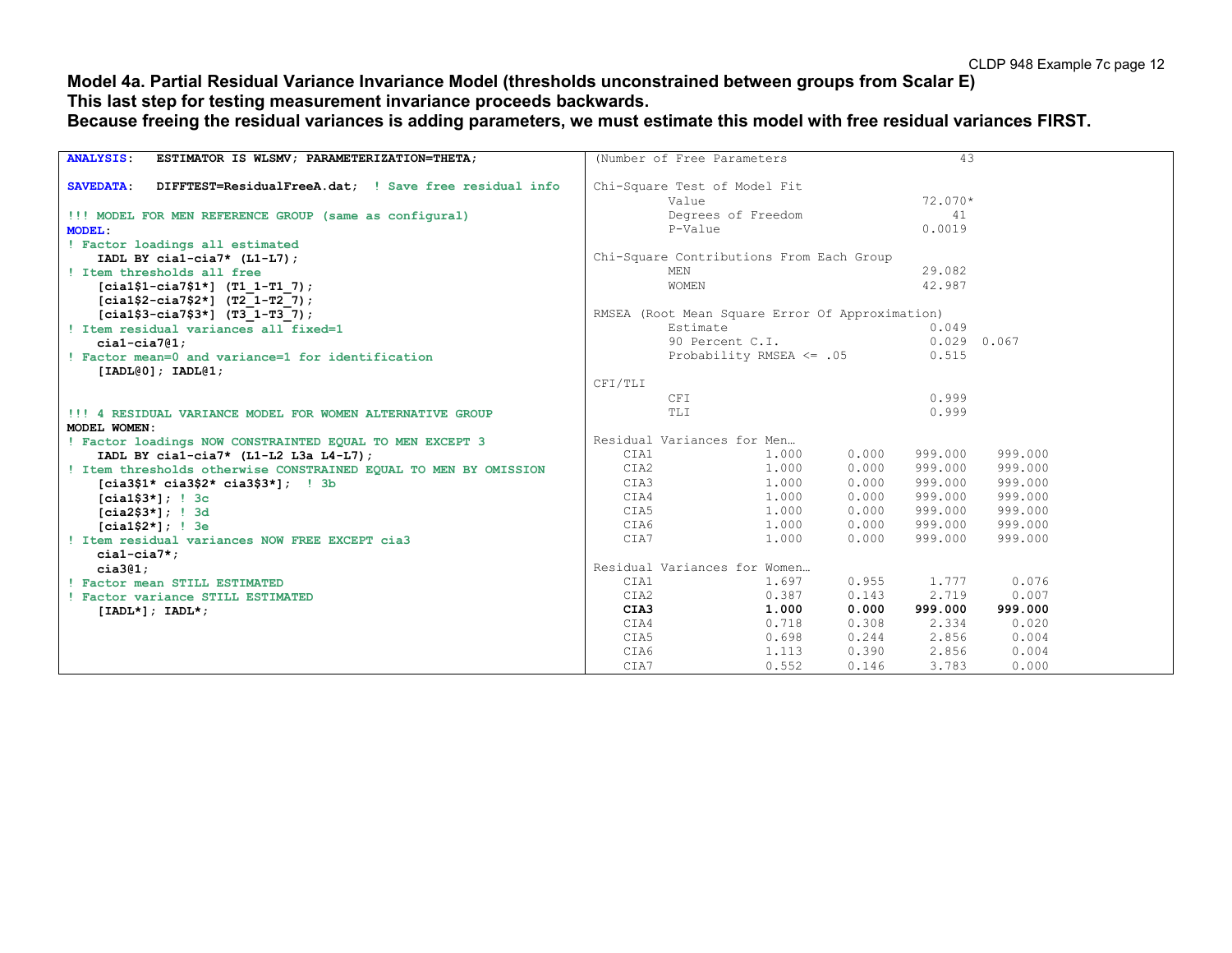#### **Model 4b. Residual Variance Invariance Model (testing all items except cia3)**

#### **We now constrain the residual variances to be equal between groups and test decrease in fit (left side is just Scalar E again).**

| ANALYSIS: ESTIMATOR IS WLSMV; PARAMETERIZATION=THETA;                         | <br>ANALYSIS: ESTIMATOR IS WLSMV; PARAMETERIZATION=THETA;                                                 |  |  |  |  |  |
|-------------------------------------------------------------------------------|-----------------------------------------------------------------------------------------------------------|--|--|--|--|--|
| DIFFTEST=ResidualFreeA.dat; ! Compare to free residual                        | DIFFTEST=ResidualFreeA.dat; ! Compare to free residual                                                    |  |  |  |  |  |
|                                                                               |                                                                                                           |  |  |  |  |  |
| <b>SAVEDATA:</b><br>DIFFTEST=ResidualFixedB.dat; ! Save fixed B residual info | <b>SAVEDATA:</b><br>DIFFTEST=ResidualFixedC.dat; ! Save fixed C residual info                             |  |  |  |  |  |
|                                                                               |                                                                                                           |  |  |  |  |  |
| !!! 4B MODEL IS THE SAME AS SCALAR E                                          | !!! 4C MODEL IS THE SAME AS RESIDUAL 4B=SCALAR E EXCEPT:<br>$cia7*$ ;                                     |  |  |  |  |  |
|                                                                               |                                                                                                           |  |  |  |  |  |
| MODEL FIT INFORMATION                                                         |                                                                                                           |  |  |  |  |  |
| 37<br>Number of Free Parameters                                               | MODEL FIT INFORMATION for 4c                                                                              |  |  |  |  |  |
|                                                                               | 38<br>Number of Free Parameters                                                                           |  |  |  |  |  |
| Chi-Square Test of Model Fit                                                  | Chi-Square Test of Model Fit                                                                              |  |  |  |  |  |
| 78.437*<br>Value                                                              | 74.740*<br>Value                                                                                          |  |  |  |  |  |
| Degrees of Freedom<br>47                                                      | Degrees of Freedom<br>46                                                                                  |  |  |  |  |  |
| 0.0027<br>P-Value                                                             | P-Value<br>0.0047                                                                                         |  |  |  |  |  |
|                                                                               | Chi-Square Contribution From Each Group                                                                   |  |  |  |  |  |
| Chi-Square Contribution From Each Group                                       | 35.043<br>MEN                                                                                             |  |  |  |  |  |
| 38.859<br>MEN                                                                 | WOMEN<br>39.696                                                                                           |  |  |  |  |  |
| WOMEN<br>39.578                                                               |                                                                                                           |  |  |  |  |  |
|                                                                               | THIS IS THE TEST OF PARTIAL RESIDUAL C VS. PARTIAL SCALAR E INVARIANCE                                    |  |  |  |  |  |
| THIS IS THE TEST OF FULL RESIDUAL B VS. PARTIAL SCALAR E INVARIANCE           | Chi-Square Test for Difference Testing                                                                    |  |  |  |  |  |
| Chi-Square Test for Difference Testing                                        | Value<br>6.854                                                                                            |  |  |  |  |  |
| Value<br>11.016                                                               | Degrees of Freedom<br>-5                                                                                  |  |  |  |  |  |
| Degrees of Freedom<br>6                                                       | 0.2317<br>P-Value                                                                                         |  |  |  |  |  |
| 0.0879<br>P-Value                                                             | RMSEA (Root Mean Square Error Of Approximation)                                                           |  |  |  |  |  |
|                                                                               | Estimate<br>0.044                                                                                         |  |  |  |  |  |
|                                                                               |                                                                                                           |  |  |  |  |  |
| RMSEA (Root Mean Square Error Of Approximation)                               | 90 Percent C.I.<br>$0.025$ 0.062                                                                          |  |  |  |  |  |
| Estimate<br>0.046<br>90 Percent C.I.                                          | Probability RMSEA <= .05<br>0.676                                                                         |  |  |  |  |  |
| $0.027$ 0.063                                                                 | CFI/TLI                                                                                                   |  |  |  |  |  |
| Probability RMSEA <= .05<br>0.627                                             | 0.999<br>CFI<br>0.999<br>TT.T                                                                             |  |  |  |  |  |
|                                                                               |                                                                                                           |  |  |  |  |  |
| CFI/TLI                                                                       | No more modification indices! Residual variance is now done!                                              |  |  |  |  |  |
| 0.999<br>CFI                                                                  | The last step is to test structural invariance to see if the factor variance                              |  |  |  |  |  |
| 0.999<br>TLI                                                                  |                                                                                                           |  |  |  |  |  |
|                                                                               | can be constrained across groups:                                                                         |  |  |  |  |  |
|                                                                               | <b>ANALYSIS:</b>                                                                                          |  |  |  |  |  |
| MODEL MODIFICATION INDICES                                                    | ESTIMATOR IS WLSMV; PARAMETERIZATION=THETA;<br>DIFFTEST=ResidualFixedC.dat; ! Compare to fixed C residual |  |  |  |  |  |
| M.I.<br>E.P.C. Std E.P.C. StdYX E.P.C.                                        |                                                                                                           |  |  |  |  |  |
| Group MEN                                                                     | DIFFTEST=FactorVariance.dat; ! Save fixed variance info<br><b>SAVEDATA:</b>                               |  |  |  |  |  |
| Variances/Residual Variances                                                  |                                                                                                           |  |  |  |  |  |
|                                                                               |                                                                                                           |  |  |  |  |  |
| CIA2<br>5.009<br>1.006 1.006<br>0.054                                         | !!! MODEL IS THE SAME AS RESIDUAL 4C EXCEPT:                                                              |  |  |  |  |  |
| 0.632<br>9.405<br>0.632<br>CIA7<br>0.233                                      | IADL@1;                                                                                                   |  |  |  |  |  |
|                                                                               | Chi-Square Test for Difference Testing: Keep the factor variance different!                               |  |  |  |  |  |
| Although DIFFTEST is nonsignificant, it looks like the residual               | Value<br>8.818                                                                                            |  |  |  |  |  |
| variance for cia7 wants to be free, too                                       | Degrees of Freedom<br>1                                                                                   |  |  |  |  |  |
|                                                                               | 0.0030<br>P-Value                                                                                         |  |  |  |  |  |
|                                                                               |                                                                                                           |  |  |  |  |  |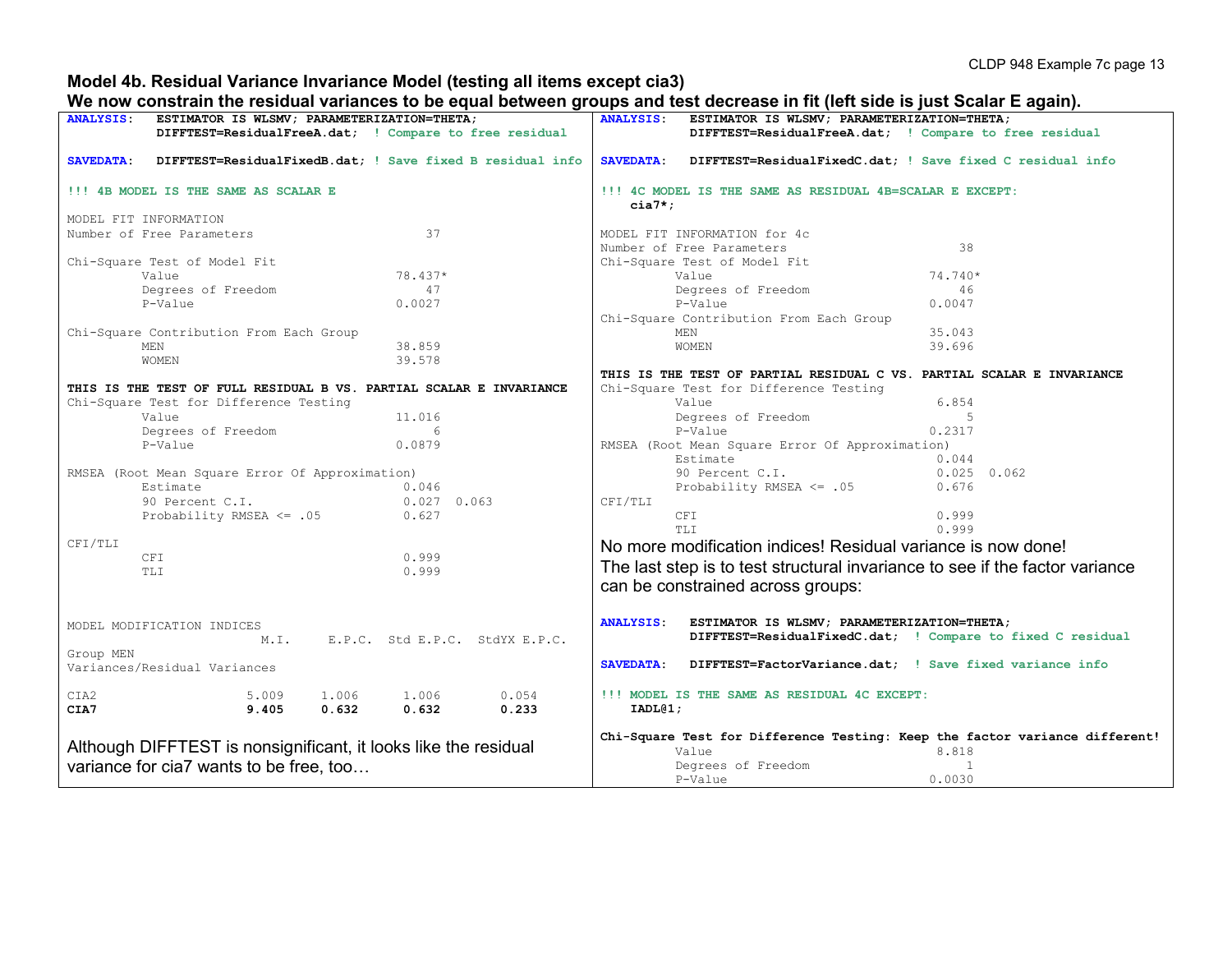## **Final Model: Partial Measurement Invariance (solution from Model 4c)**

|                                                              | UNSTANDARDIZED MODEL RESULTS (IFA MODEL SOLUTION)          |       |                     |            | UNSTANDARDIZED MODEL RESULTS (IFA MODEL SOLUTION)    |                                                              |       |                     |                  |  |  |  |
|--------------------------------------------------------------|------------------------------------------------------------|-------|---------------------|------------|------------------------------------------------------|--------------------------------------------------------------|-------|---------------------|------------------|--|--|--|
|                                                              |                                                            |       |                     | Two-Tailed |                                                      |                                                              |       |                     | Two-Tailed       |  |  |  |
|                                                              | Estimate                                                   |       | $S.E.$ Est./ $S.E.$ | P-Value    |                                                      | Estimate                                                     |       | $S.E.$ Est./ $S.E.$ | P-Value          |  |  |  |
| Group MEN                                                    |                                                            |       |                     |            | Group WOMEN                                          |                                                              |       |                     |                  |  |  |  |
| FACTOR LOADINGS: CHANGE IN PROBIT FOR 1-UNIT CHANGE IN THETA |                                                            |       |                     |            |                                                      | FACTOR LOADINGS: CHANGE IN PROBIT FOR 1-UNIT CHANGE IN THETA |       |                     |                  |  |  |  |
| <b>BY</b><br>IADL                                            |                                                            |       |                     |            | <b>BY</b><br>IADL                                    |                                                              |       |                     |                  |  |  |  |
| CIA1                                                         | 4.418                                                      | 0.499 | 8.860               | 0.000      | CIA1                                                 | 4.418                                                        | 0.499 | 8.860               | 0.000            |  |  |  |
| CIA2                                                         | 4.312                                                      | 0.614 | 7.029               | 0.000      | CIA2                                                 | 4.312                                                        | 0.614 | 7.029               | 0.000            |  |  |  |
| CIA3                                                         | 3.214                                                      | 0.463 | 6.948               | 0.000      | CIA3                                                 | 6.992                                                        | 1.455 | 4.807               | $0.000$ cooking  |  |  |  |
| CIA4                                                         | 4.445                                                      | 0.549 | 8.102               | 0.000      | CIA4                                                 | 4.445                                                        | 0.549 | 8.102               | 0.000            |  |  |  |
| CIA5                                                         | 2.898                                                      | 0.335 | 8.640               | 0.000      | CIA5                                                 | 2.898                                                        | 0.335 | 8.640               | 0.000            |  |  |  |
| CIA6                                                         | 2.451                                                      | 0.283 | 8.649               | 0.000      | CIA6                                                 | 2.451                                                        | 0.283 | 8.649               | 0.000            |  |  |  |
| CIA7                                                         | 1.109                                                      | 0.170 | 6.537               | 0.000      | CIA7                                                 | 1.109                                                        | 0.170 | 6.537               | 0.000            |  |  |  |
|                                                              |                                                            |       |                     |            |                                                      |                                                              |       |                     |                  |  |  |  |
|                                                              | Means: MEAN OF THETA FIXED=0 FOR IDENTIFICATION            |       |                     |            | Means: MEAN DIFFERENCE OF THETA IN WOMEN             |                                                              |       |                     |                  |  |  |  |
| IADL                                                         | 0.000                                                      | 0.000 | 999.000             | 999.000    | <b>IADL</b>                                          | $-0.352$                                                     | 0.096 | $-3.677$            | 0.000            |  |  |  |
|                                                              |                                                            |       |                     |            |                                                      |                                                              |       |                     |                  |  |  |  |
|                                                              | Thresholds: EXPECTED PROBIT OF LOWER CATEGORY WHEN THETA=0 |       |                     |            | Thresholds: NEGATIVE OF EXPECTED PROBIT WHEN THETA=0 |                                                              |       |                     |                  |  |  |  |
| CIA1\$1                                                      | $-6.175$                                                   | 0.607 | $-10.166$           | 0.000      | CIA1\$1                                              | $-6.175$                                                     | 0.607 | $-10.166$           | 0.000 housework  |  |  |  |
| CIA1\$2                                                      | $-3.903$                                                   | 0.585 | $-6.673$            | 0.000      | CIA1\$2                                              | $-4.980$                                                     | 0.562 | $-8.866$            | 0.000            |  |  |  |
| CIA1\$3                                                      | $-0.633$                                                   | 0.443 | $-1.429$            | 0.153      | CIA1\$3                                              | $-2.289$                                                     | 0.486 | $-4.711$            | 0.000            |  |  |  |
| CIA2\$1                                                      | $-6.400$                                                   | 0.716 | $-8.944$            | 0.000      | CIA2\$1                                              | $-6.400$                                                     | 0.716 | $-8.944$            | 0.000 bed making |  |  |  |
| CIA2\$2                                                      | $-5.524$                                                   | 0.673 | $-8.209$            | 0.000      | CIA2\$2                                              | $-5.524$                                                     | 0.673 | $-8,209$            | 0.000            |  |  |  |
| CIA2\$3                                                      | $-3.005$                                                   | 0.574 | $-5.234$            | 0.000      | CIA2\$3                                              | $-4.115$                                                     | 0.619 | $-6.652$            | 0.000            |  |  |  |
| CIA3\$1                                                      | $-4.024$                                                   | 0.498 | $-8.085$            | 0.000      | CIA3\$1                                              | $-9.964$                                                     | 1.889 | $-5.274$            | $0.000$ cooking  |  |  |  |
| CIA3\$2                                                      | $-2.912$                                                   | 0.464 | $-6.276$            | 0.000      | CIA3\$2                                              | $-8.862$                                                     | 1.749 | $-5.068$            | 0.000            |  |  |  |
| CIA3\$3                                                      | $-0.586$                                                   | 0.338 | $-1.734$            | 0.083      | CIA3\$3                                              | $-6.504$                                                     | 1.482 | $-4.389$            | 0.000            |  |  |  |
| CIA4\$1                                                      | $-5.890$                                                   | 0.585 | $-10.062$           | 0.000      | CIA4\$1                                              | $-5.890$                                                     | 0.585 | $-10.062$           | 0.000 shopping   |  |  |  |
| CIA4\$2                                                      | $-4.365$                                                   | 0.528 | $-8.272$            | 0.000      | CIA4\$2                                              | $-4.365$                                                     | 0.528 | $-8.272$            | 0.000            |  |  |  |
| CIA4\$3                                                      | $-2.253$                                                   | 0.480 | $-4.692$            | 0.000      | CIA4\$3                                              | $-2.253$                                                     | 0.480 | $-4.692$            | 0.000            |  |  |  |
| CIA5\$1                                                      | $-4.740$                                                   | 0.388 | $-12.220$           | 0.000      | CIA5\$1                                              | $-4.740$                                                     | 0.388 | $-12.220$           | 0.000 get around |  |  |  |
| CIA5\$2                                                      | $-2.704$                                                   | 0.330 | $-8.184$            | 0.000      | CIA5\$2                                              | $-2.704$                                                     | 0.330 | $-8.184$            | 0.000            |  |  |  |
| CIA5\$3                                                      | $-1.174$                                                   | 0.300 | $-3.909$            | 0.000      | CIA5\$3                                              | $-1.174$                                                     | 0.300 | $-3.909$            | 0.000            |  |  |  |
| CIA6\$1                                                      | $-4.165$                                                   | 0.347 | $-12.008$           | 0.000      | CIA6\$1                                              | $-4.165$                                                     | 0.347 | $-12.008$           | 0.000 banking    |  |  |  |
| CIA6\$2                                                      | $-3.040$                                                   | 0.308 | $-9.869$            | 0.000      | CIA6\$2                                              | $-3.040$                                                     | 0.308 | $-9.869$            | 0.000            |  |  |  |
| CIA6\$3                                                      | $-2.063$                                                   | 0.287 | $-7.177$            | 0.000      | CIA6\$3                                              | $-2.063$                                                     | 0.287 | $-7.177$            | 0.000            |  |  |  |
| CIA7\$1                                                      | $-3.035$                                                   | 0.353 | $-8.587$            | 0.000      | CIA7\$1                                              | $-3.035$                                                     | 0.353 | $-8.587$            | 0.000 telephone  |  |  |  |
| CIA7\$2                                                      | $-2.440$                                                   | 0.283 | $-8.623$            | 0.000      | CIA7\$2                                              | $-2.440$                                                     | 0.283 | $-8.623$            | 0.000            |  |  |  |
| CIA7\$3                                                      | $-1.739$                                                   | 0.220 | $-7.899$            | 0.000      | CIA7\$3                                              | $-1.739$                                                     | 0.220 | $-7.899$            | 0.000            |  |  |  |
|                                                              |                                                            |       |                     |            |                                                      |                                                              |       |                     |                  |  |  |  |
|                                                              | Variances: VARIANCE OF THETA FIXED=1 FOR IDENTIFICATION    |       |                     |            | Variances: VARIANCE OF THETA                         |                                                              |       |                     |                  |  |  |  |
| IADL                                                         | 1,000                                                      | 0.000 | 999.000             | 999.000    | IADL                                                 | 0.533                                                        | 0.120 | 4.425               | 0.000            |  |  |  |
|                                                              |                                                            |       |                     |            |                                                      |                                                              |       |                     |                  |  |  |  |
|                                                              | Residual Variances ALL FIXED=1 FOR IDENTIFICATION          |       |                     |            | Residual Variances (NOT ALL FIXED=1)                 |                                                              |       |                     |                  |  |  |  |
| CIA1                                                         | 1,000                                                      | 0.000 | 999.000             | 999.000    | CIA1                                                 | 1,000                                                        | 0.000 | 999.000             | 999.000          |  |  |  |
| CIA2                                                         | 1.000                                                      | 0.000 | 999.000             | 999.000    | CIA2                                                 | 1.000                                                        | 0.000 | 999.000             | 999.000          |  |  |  |
| CIA3                                                         | 1.000                                                      | 0.000 | 999.000             | 999.000    | CIA3                                                 | 1,000                                                        | 0.000 | 999.000             | 999.000          |  |  |  |
| CIA4                                                         | 1.000                                                      | 0.000 | 999.000             | 999.000    | CIA4                                                 | 1,000                                                        | 0.000 | 999.000             | 999.000          |  |  |  |
| CIA5                                                         | 1.000                                                      | 0.000 | 999.000             | 999.000    | CIA5                                                 | 1.000                                                        | 0.000 | 999.000             | 999.000          |  |  |  |
| CIA6                                                         | 1.000                                                      | 0.000 | 999.000             | 999.000    | CIA6                                                 | 1.000                                                        | 0.000 | 999.000             | 999.000          |  |  |  |
| CIA7                                                         | 1.000                                                      | 0.000 | 999.000             | 999.000    | CIA7                                                 | 0.588                                                        | 0.165 | 3.555               | 0.000            |  |  |  |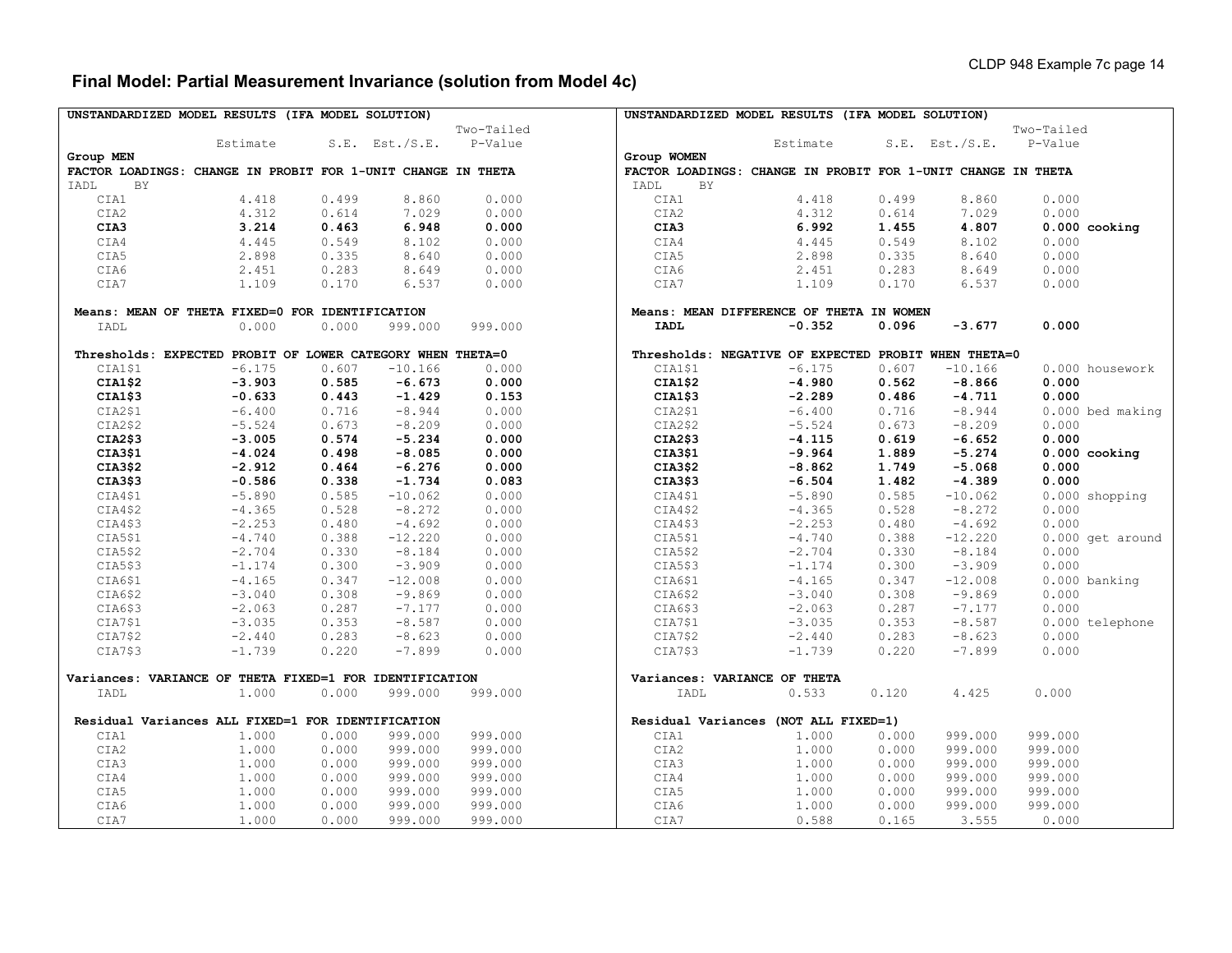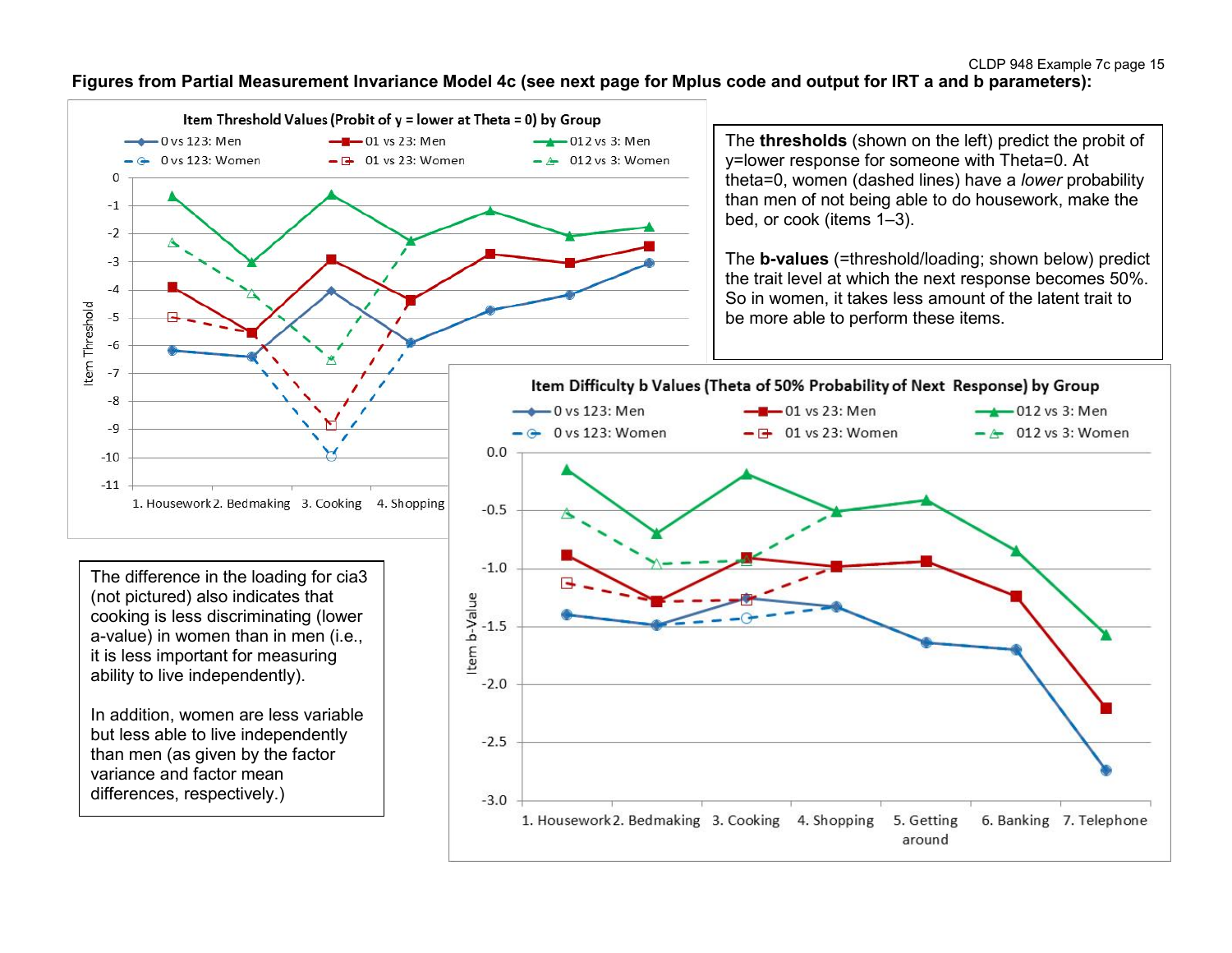| <b>MODEL:</b><br>!!! FINAL MODEL 4c FOR MEN REFERENCE GROUP          | New/Additional Parameters | Two-Tailed |       |                |         |  |
|----------------------------------------------------------------------|---------------------------|------------|-------|----------------|---------|--|
|                                                                      |                           | Estimate   |       | S.E. Est./S.E. | P-Value |  |
| ! Factor loadings all estimated                                      | AM I1                     | 4.418      | 0.499 | 8.860          | 0.000   |  |
| IADL BY cial-cia7* $(L_11-L_17)$ ;                                   | AM I2                     | 4.312      | 0.614 | 7.029          | 0.000   |  |
| ! Item thresholds all free                                           | AM I3                     | 3.214      | 0.463 | 6.948          | 0.000   |  |
| $[cia1$1-ci27$1*]$ (T1 I1-T1 I7);                                    | AM I4                     | 4.445      | 0.549 | 8.101          | 0.000   |  |
|                                                                      | AM I5                     | 2.898      | 0.335 | 8.640          | 0.000   |  |
| $[cia1$2-ci27$2*]$ (T2 I1-T2 I7);                                    | $AM_I6$                   | 2.451      | 0.283 | 8.649          | 0.000   |  |
| $[cia1$3-cia7$3*]$ (T3 I1-T3 I7);                                    |                           |            |       |                |         |  |
| ! Item residual variances all fixed=1                                | AM I7                     | 1.109      | 0.170 | 6.537          | 0.000   |  |
| $cial-cia7@1;$                                                       | B1M I1                    | $-1.398$   | 0.118 | $-11.855$      | 0.000   |  |
| ! Factor mean=0 and variance=1 for identification                    | B1M I2                    | $-1.484$   | 0.125 | $-11.861$      | 0.000   |  |
| [IADL@0]; IADL@1;                                                    | B1M I3                    | $-1.252$   | 0.136 | $-9.227$       | 0.000   |  |
|                                                                      | B1M I4                    | $-1.325$   | 0.114 | $-11.597$      | 0.000   |  |
| MODEL WOMEN: !!! FINAL MODEL 4c FOR WOMEN ALTERNATIVE GROUP          | B1M I5                    | $-1.635$   | 0.141 | $-11.636$      | 0.000   |  |
| ! Factor loadings CONSTRAINED EQUAL TO MEN EXCEPT 3                  | B1M I6                    | $-1.700$   | 0.143 | $-11.855$      | 0.000   |  |
| IADL BY cial-cia7* (L I1 L I2 L I3w L I4 L I5 L I6 L I7);            | B1M I7                    | $-2.737$   | 0.294 | $-9.310$       | 0.000   |  |
| ! Item thresholds CONSTRAINED EQUAL TO MEN BY LABELS EXCEPT "w"      | B2M I1                    | $-0.884$   | 0.111 | $-7.973$       | 0.000   |  |
| $[cia1$1-cia7$1*]$ (T1 I1 T1 I2 T1 I3w T1 I4 T1 I5 T1 I6 T1 I7);     | B2M I2                    | $-1.281$   | 0.110 | $-11.622$      | 0.000   |  |
|                                                                      | B2M I3                    | $-0.906$   | 0.115 | $-7.867$       | 0.000   |  |
| [cial\$2-cia7\$2*] (T2 I1w T2 I2 T2 I3w T2 I4 T2 I5 T2 I6 T2 I7);    | B2M I4                    | $-0.982$   | 0.096 | $-10.180$      | 0.000   |  |
| [cial\$3-cia7\$3*] (T3 I1w T3 I2w T3 I3w T3 I4 T3 I5 T3 I6 T3 I7);   | B2M I5                    | $-0.933$   | 0.095 | $-9.820$       | 0.000   |  |
| ! Item residual variances HELD EQUAL EXCEPT 7                        | B2M I6                    | $-1.240$   | 0.110 | $-11.303$      | 0.000   |  |
| $cial-cia6@1; cia7*;$                                                | B2M I7                    | $-2.200$   | 0.223 | $-9.873$       | 0.000   |  |
| ! Factor mean and variance ESTIMATED                                 | B3M I1                    | $-0.143$   | 0.096 | $-1.494$       | 0.135   |  |
| $[IADL*]; IADL*;$                                                    | B3M I2                    | $-0.697$   | 0.099 | $-7.029$       | 0.000   |  |
|                                                                      | B3M I3                    | $-0.182$   | 0.098 | $-1.865$       | 0.062   |  |
| MODEL CONSTRAINT: ! IRT parms using current factor mean and variance | B3M I4                    | $-0.507$   | 0.085 | $-5.969$       | 0.000   |  |
| ! DO (begin, end), replace # with index                              | B3M I5                    | $-0.405$   | 0.086 | $-4.704$       | 0.000   |  |
| $A =$ discrimination, B1=y>0, B2=y>1, B3=y>2                         | B3M I6                    | $-0.842$   | 0.091 | $-9.245$       | 0.000   |  |
| ! Ref group (men) parms                                              | B3M_I7                    | $-1.569$   | 0.153 | $-10.279$      | 0.000   |  |
| NEW(Am_I1-Am_I7 B1m_I1-B1m_I7 B2m_I1-B2m_I7 B3m_I1-B3m_I7);          |                           |            |       |                |         |  |
| ! Discriminations                                                    | AW I1                     | 4.418      | 0.499 | 8.860          | 0.000   |  |
|                                                                      | AW I2                     | 4.312      | 0.614 | 7.029          | 0.000   |  |
| DO $(1,7)$ Am I# = L I#;                                             | AW I3                     | 6.993      | 1.455 | 4.806          | 0.000   |  |
| ! Difficulties                                                       | AW I4                     | 4.445      | 0.549 | 8.101          | 0.000   |  |
| DO $(1,7)$ B1m I# = T1 I# / L I#;                                    | AW I5                     | 2.898      | 0.335 | 8.640          | 0.000   |  |
| DO $(1,7)$ B2m I# = T2 I# / L I#;                                    | AW I6                     | 2.451      | 0.283 | 8.649          | 0.000   |  |
| DO $(1,7)$ B3m I# = T3 I# / L I#;                                    | AW I7                     | 1.109      | 0.170 | 6.537          | 0.000   |  |
| ! Alt group (women) parms                                            |                           |            |       |                |         |  |
| NEW(Aw_I1-Aw_I7 B1w_I1-B1w_I7 B2w_I1-B2w_I7 B3w_I1-B3w_I7);          | B1W I1                    | $-1.398$   | 0.118 | $-11.855$      | 0.000   |  |
| ! Discriminations                                                    | B1W I2                    | $-1.484$   | 0.125 | $-11.861$      | 0.000   |  |
| DO $(1,2)$ Aw I# = L I#;                                             | B1W I3                    | $-1.425$   | 0.120 | $-11.827$      | 0.000   |  |
| Aw $I3 = L I3w$ ;                                                    | B1W I4                    | $-1.325$   | 0.114 | $-11.597$      | 0.000   |  |
| DO $(4,7)$ Aw I# = L I#;                                             | B1W I5                    | $-1.635$   | 0.141 | $-11.636$      | 0.000   |  |
| ! Difficulties                                                       | B1W I6                    | $-1.700$   | 0.143 | $-11.855$      | 0.000   |  |
| ! Thresh 1                                                           | B1W I7                    | $-2.737$   | 0.294 | $-9.310$       | 0.000   |  |
| DO $(1,2)$ Blw I# = T1 I# / L I#;                                    | B2W I1                    | $-1.127$   | 0.104 | $-10.891$      | 0.000   |  |
| B1w $I3 = T1$ $I3w / L I3w$ ;                                        | B2W I2                    | $-1.281$   | 0.110 | $-11.622$      | 0.000   |  |
| DO $(4,7)$ Blw I# = T1 I# / L I#;                                    | B2W I3                    | $-1.267$   | 0.111 | $-11.428$      | 0.000   |  |
| ! Thresh 2                                                           | B2W I4                    | $-0.982$   | 0.096 | $-10.180$      | 0.000   |  |
| B2w $I1 = T2 I1w / L I1;$                                            | B2W I5                    | $-0.933$   | 0.095 | $-9.820$       | 0.000   |  |
| B2w I2 = T2 I2 / L I2;                                               | B2W I6                    | $-1.240$   | 0.110 | $-11.303$      | 0.000   |  |
| B2w $I3 = T2$ $I3w / L I3w$ ;                                        | B2W I7                    | $-2.200$   | 0.223 | $-9.873$       | 0.000   |  |
|                                                                      | B3W I1                    | $-0.518$   | 0.088 | $-5.880$       | 0.000   |  |
| DO $(4,7)$ B2w_I# = T2_I# / L_I#;                                    | B3W I2                    | $-0.954$   | 0.097 | $-9.825$       | 0.000   |  |
| ! Thresh 3                                                           | B3W I3                    | $-0.930$   | 0.094 | $-9.850$       | 0.000   |  |
| B3w I1 = T3 I1w / L I1;                                              | B3W I4                    | $-0.982$   | 0.096 | $-10.180$      | 0.000   |  |
| B3w I2 = T3 I2w / L I2;                                              | B3W I5                    | $-0.933$   | 0.095 | $-9.820$       | 0.000   |  |
| B3w $I3 = T3$ $I3w / L$ $I3w$ ;                                      | B3W I6                    | $-1.240$   | 0.110 | $-11.303$      | 0.000   |  |
| DO $(4,7)$ B3w I# = T2 I# / L I#;                                    | B3W I7                    | $-2.200$   | 0.223 | $-9.873$       | 0.000   |  |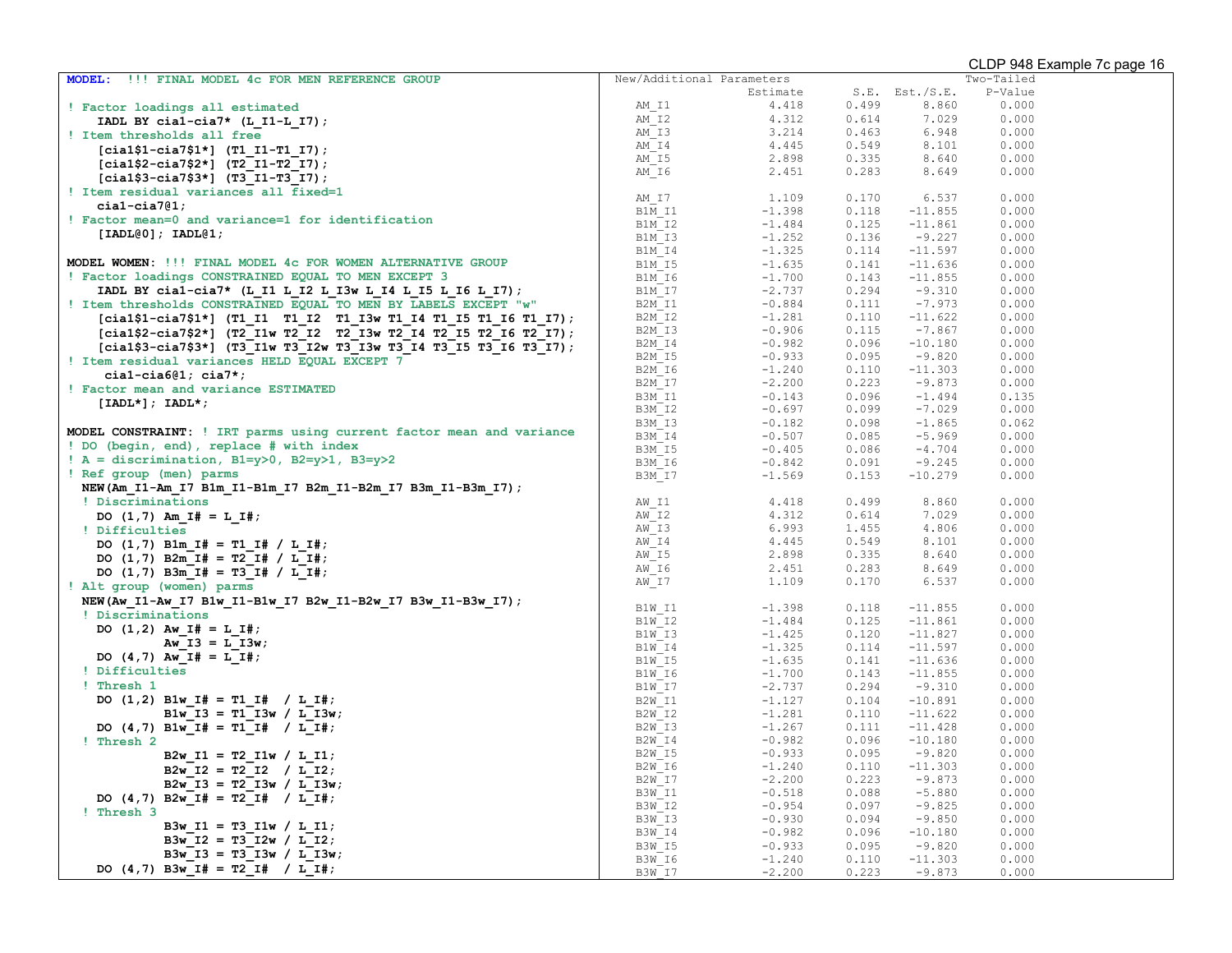### **Example write-up of these IFA analyses:**

The extent to which am item factor model measuring independent daily living (with seven observed items) exhibited measurement invariance and structural invariance between men and women was examined using Mplus v. 8.1 (Muthén & Muthén, 1998–2017). WLSMV limited-information estimation (i.e., diagonally weighted least squares) including a probit link and the THETA parameterization was used for all models. Thus, model fit statistics describe the fit of the item factor model to the item polychoric correlation matrix for each group. Nested model comparisons were conducted using the DIFFTEST procedure. A configural invariance model was initially specified in which a single factor was estimated simultaneously in each group. The factor variance was fixed to 1 and the factor mean was fixed to 0 in each group for identification, such that all item factor loadings (one per item) and thresholds (three per item given four response options) were then estimated. The residual variances are not uniquely identified in the configural invariance model and as such were all constrained to 1 in both groups. As shown in Table 1, the configural invariance model had good fit. The analysis proceeded by applying parameter constraints in successive models to examine potential decreases in fit resulting from measurement or structural non-invariance between men and women, with men as the reference group.

Equality of the unstandardized item factor loadings between groups was then examined in a metric invariance model. The factor variance was fixed to 1 in men for identification but was freely estimated in women; the factor mean was fixed to 0 in both groups for identification. All factor loadings were constrained equal across groups, all item thresholds were estimated, and all residual variances were constrained to 1 across groups. Although the metric invariance model did not fit significantly worse than the configural invariance model, DIFFTEST (6) = 9.40, *p* = .15, the modification indices suggested localized misfit for the constrained loading of item 3 (cooking). After freeing its loading between groups, the partial metric invariance model did not fit significantly worse than the configural invariance model, DIFFTEST (5) = 5.52, *p* = .36, and no loadings were indicated as problematic. The fact that partial metric invariance (i.e., "weak invariance") held indicates that the items were related to the latent factor equivalently across groups, or more simply, that the same latent factor was being measured in each group. The except is for the cooking item, which was less related to the trait of independent daily living in women.

Equality of the unstandardized item thresholds across groups was then examined in a scalar invariance model. The factor mean and variance were fixed to 0 and 1, respectively, in men for identification, but the factor mean and variance were then estimated for women. All factor loadings (except item 3) and all item thresholds were constrained equal across groups; all residual variances were still constrained equal to 1 in both groups. The full scalar invariance model A fit significantly worse than the partial metric invariance model, DIFFTEST (20) = 91.66, *p* < .01. Not surprisingly given its differential loading across groups, the modification indices suggested that item 3 was the largest source of the misfit. After freeing item 3's thresholds, the partial scalar invariance model B still had significantly worse fit than the partial metric invariance model, DIFFTEST (17) = 44.80,  $p < 01$ . The modification indices suggested that threshold 3 of item 1 was the next largest remaining source of the misfit and should be freed. After doing so, the new partial scalar invariance model C (with all thresholds for item 3 and threshold 3 for item 1 freed) still fit significantly worse than the partial metric invariance model, DIFFTEST (16) = 32.46, *p* < .01. The modification indices suggested that threshold 3 of item 2 was the largest remaining source of the misfit and should be freed. After doing so, the new partial scalar invariance model D (with all thresholds for item 3 and threshold 3 for items 1 and 2 freed) still fit significantly worse than the partial metric invariance model, DIFFTEST (15) = 26.17,  $p < 0.04$ . The modification indices suggested that threshold 2 of item 1 was the largest remaining source of the misfit and should be freed. After doing so, the new partial scalar invariance model E (with all thresholds for items 3, thresholds 2 and 3 for item 1, and threshold 3 for item 2 freed) did not fit significantly worse than the partial metric invariance model, DIFFTEST (14) = 20.32, *p* = .12. The factor that partial scalar invariance (i.e., "strong invariance") held indicates that items 4, 5, 6, and 7 have the same expected response at the same absolute level of the trait, or more simply, that the observed differences in the proportion of responses in each category for those items was due to factor mean